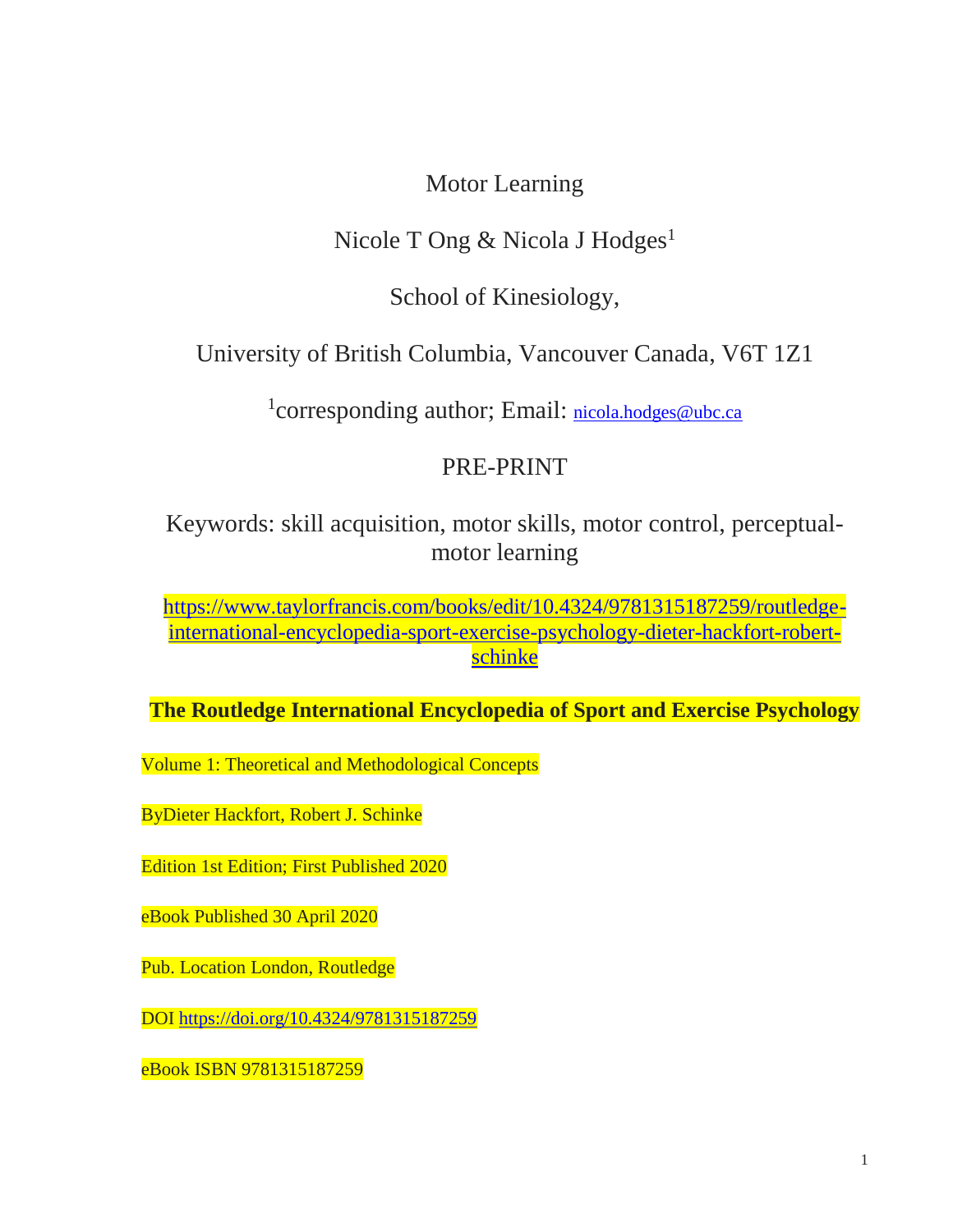# **Introduction**

Motor learning involves processes that develop with experience, which changes an individual's behaviours and internal state. These processes are evidenced by "…relatively permanent improvements in the potential or capability for skilled behaviour" (Schmidt & Lee, 2011, p.327). Examples of processes or internal states that change with learning are: attention, memory, perception and neuromuscular patterns of activation. Although developmental influences, such as a learner's physical and cognitive maturation, will affect an individual's capability for skilled behaviour, motor learning is specifically defined with respect to changes that occur as a consequence of experience or dedication to practice. Other terms that also refer to the phenomenon of motor learning are: motor skill acquisition, perceptual-motor learning, psychomotor learning, and sensorimotor learning.

Effective practice for motor learning tends to be goal-oriented and may be as few or as many trials as demanded by the complexity of the task and the corresponding skill of the learner. Improvement in an individual's capability for skilled movement may consist of a change in quality of movement production (such as increased motor efficiency leading to decreased energy expenditure, faster reaction time, and greater force production) and/ or a greater likelihood of success in achieving desired outcome goals, such as improvement in response consistency or a reduction in error. Researchers are often concerned with determining how these variables relating to learning efficiency and effectiveness can be improved through manipulations to information and conditions of practice; such as instructions, feedback and task scheduling.

Though learning is best indexed by changes in behavioural outcomes, the processes and internal states influencing an individual's current performance are not necessarily related to learning. For instance, fatigue after a long practice session may result in markedly diminished performance, or the presence of a monetary incentive could spur an individual to an elevated, but atypical level of performance. Thus, immediate conclusions made on the efficacy of a practice intervention could be masked by these temporary performance factors. Hence researchers control for the impact of such performance factors on assessments of learning by measuring performance on a retention or transfer test, typically administered after a period of delay known as the retention interval (see Sections 4.1-4.2 for further discussion). The "gold standard" for the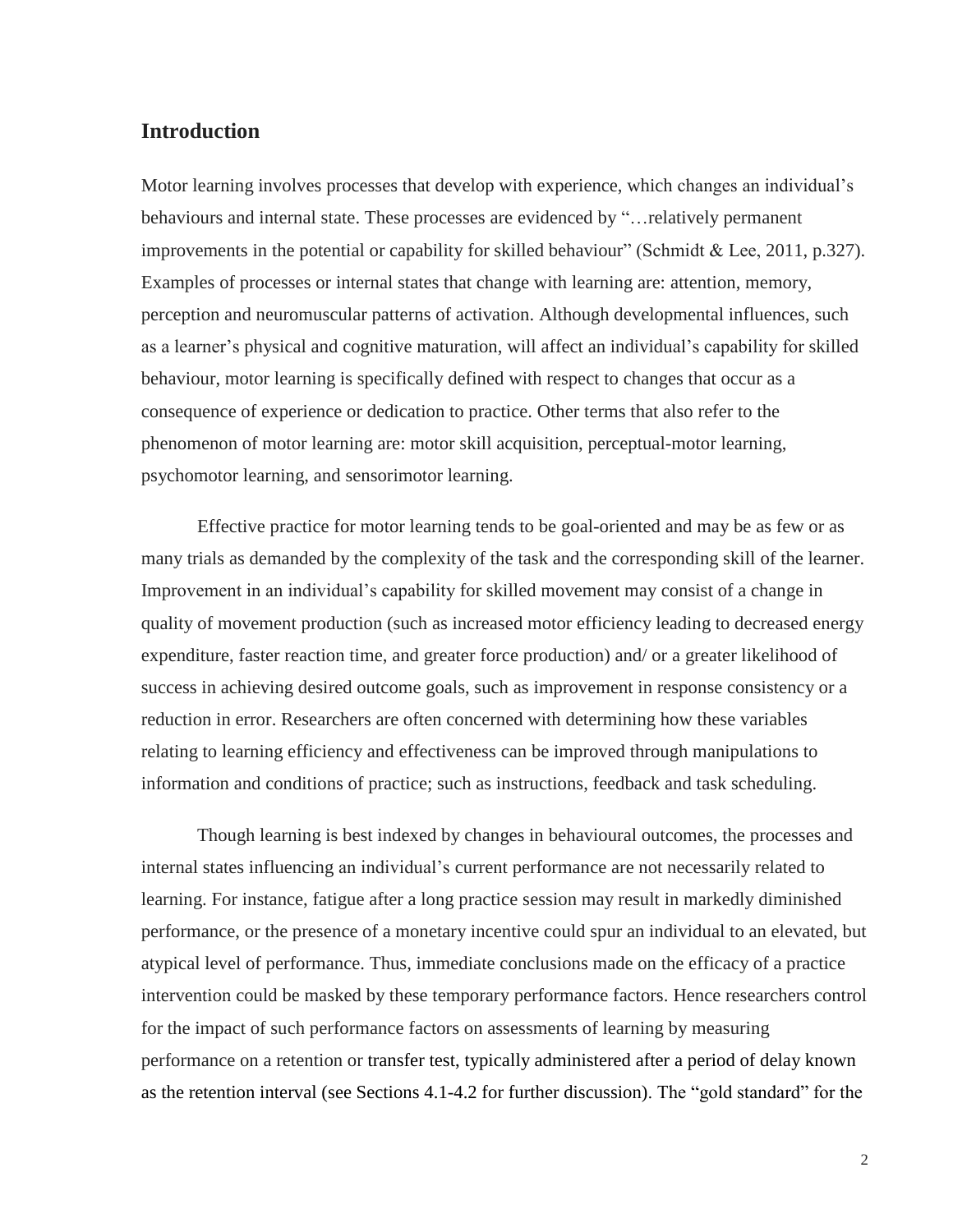retention interval that motor learning researchers apply is ~24 hours, but others have measured performance for longer periods in order to make conclusions about stable changes in performance and the degree of forgetting.

Learning is also possible without any overt changes in performance. Sometimes this is referred to as "overlearning" (Schmidt & Lee, 2011), which manifests as a period of performance plateau or saturation during practice. While there are no indicators of behavioural change, changes are occurring in the processes underpinning motor control. As an illustration, attentional processes tend to shift from more "controlled" to more "automatic" (i.e., from attentionally-demanding to not demanding) with increased skill (Fitts & Posner, 1967). While there may not be an overt change in performance, as skill execution becomes more autonomous, an individual is better able to simultaneously perform a secondary, attentionally-demanding task without interference (see Section 3.1). A lack of change in performance may also signal a failure to measure appropriate aspects of performance or use a sensitive enough measure (such as moving from looking at outcomes to movement form or from number of target hits to millimetre differences in target accuracy).

### **Primary theories, frameworks and associated concepts**

We discuss four general theoretical approaches which are most frequently cited in motor learning research. These comprise: 1) cognitive/ information-processing, 2) ecological dynamics, 3) neurophysiological models and mechanisms, and 4) psycho-social perspectives. These approaches reflect differential emphasis on internal "representational" processes (information processing) versus non-representational, behavioural dynamics' approaches (ecological dynamics), as well as different levels of analysis (neurophysiological) versus behavioural. They also result from differences in methods and experimental tasks, which we expand upon below (e.g., discrete actions versus continuous actions).

#### **Cognitive / information-processing**

Cognitive information-processing accounts share similarities in that these approaches to motor learning are heavily influenced by determination of the cognitive processes which mediate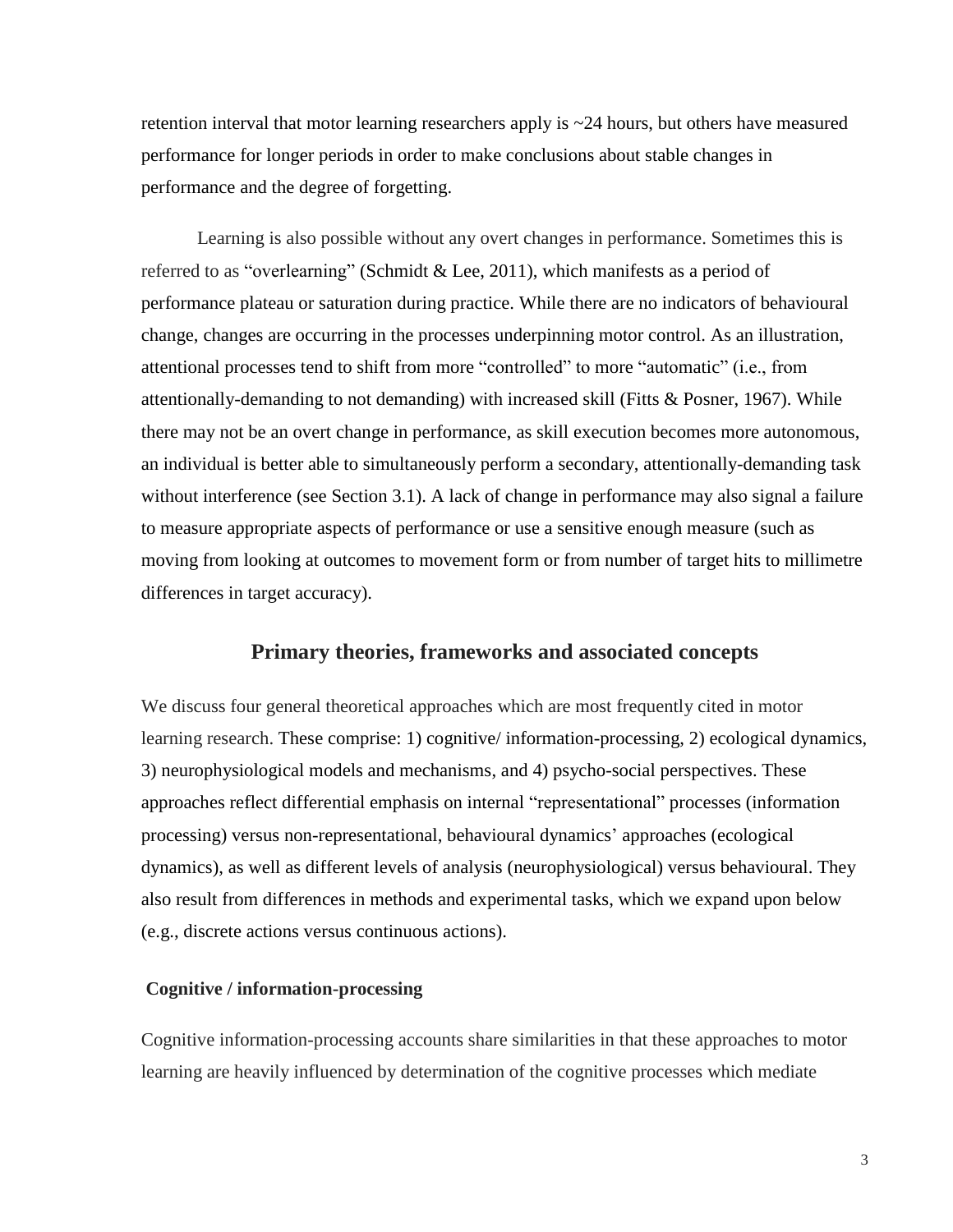performance and learning. Error processing and feedback are important facets of these theories and frameworks detailed below.

#### *Adam's closed-loop theory*

Adam's closed-loop theory emphasizes the importance of processing information related to movement outcomes (or knowledge of results) and sensory feedback for motor learning (Adams, 1971). Two traces or states of memory are thought to guide movement. The memory trace provides the motor commands to drive the initial portion of a movement, while the perceptual trace provides a "reference of correctness". This latter memory state is important for the detection of discrepancies between sensory feedback and an intended movement, affording what is termed "closed loop" (feedback-based) control until movement completion. Experience strengthens these memory traces.

In initial learning, when an individual does not have correct experiences of a motor skill, the perceptual trace of the correct movement would be weak as there are relatively few correct movement traces compared to incorrect traces. The learner is heavily dependent on outcomerelated feedback, typically provided by external sources, to help guide any repetitions if the task goal was not achieved. As the performer improves with practice, the perceptual trace for the correct movement increases in strength, as a relatively large number of correct perceptual traces are accumulated compared to incorrect ones. Dependence on external feedback diminishes as the correct perceptual trace is strengthened and proficiency increases.

One of the long-lasting legacies of this theory is the importance placed on various types of feedback for minimizing error and guiding performers towards increasing accuracy. With practice, there is an increased reliance on response-produced sensory/ intrinsic feedback rather than externally provided/ augmented feedback. This theory prompted much research into the role of feedback for motor learning and the importance of the development of error-detection mechanisms for effective motor performance. Although the theory is still widely cited in many text-books, it is rarely cited in current motor learning research.

#### *Schema theory*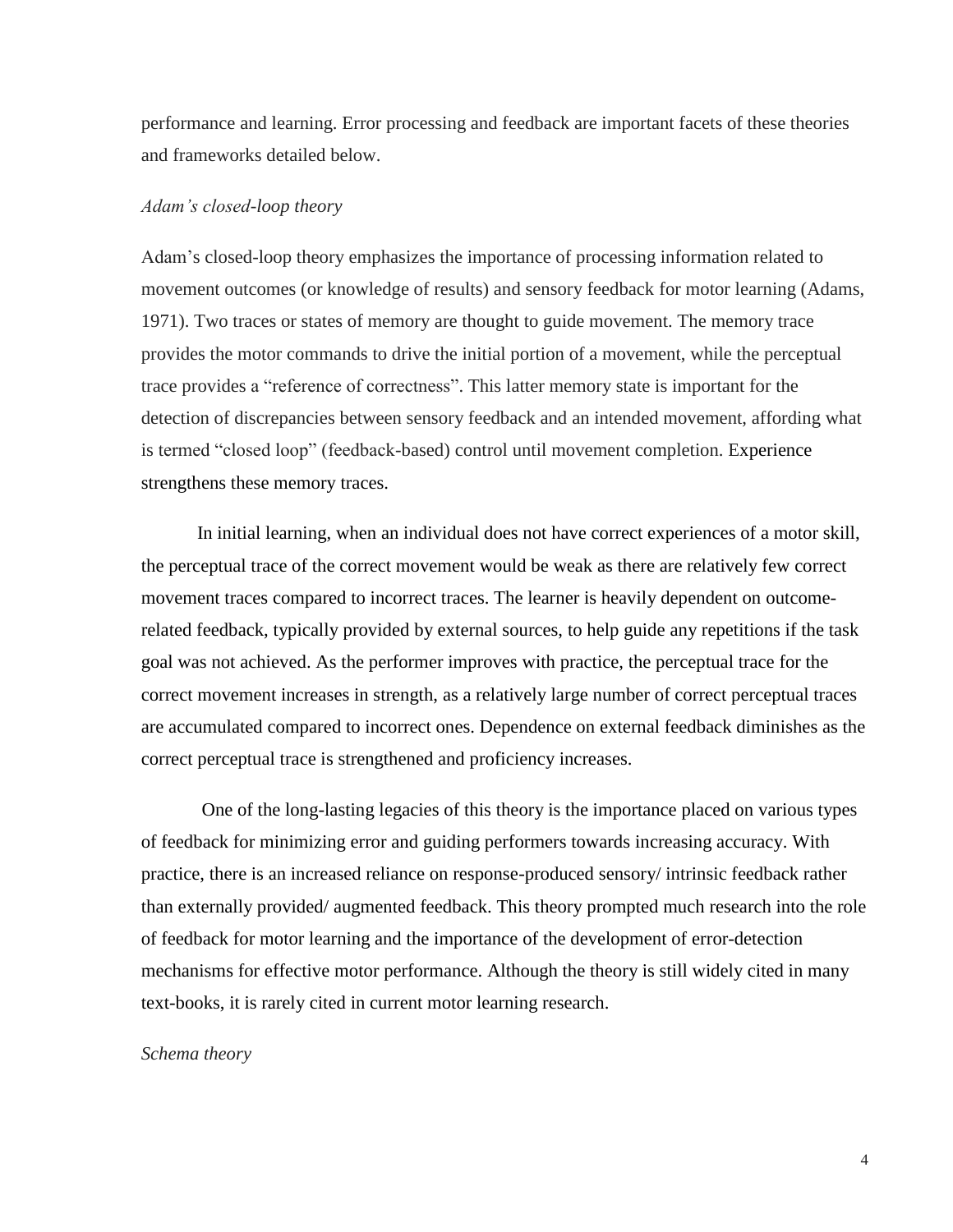Schema theory was developed by Richard Schmidt, a student of Adams (Schmidt, 1975). The main difference between this theory and that of Adam's is that in schema theory, the movement can be controlled by the motor trace (or motor program) and executed without influence from sensory feedback (termed "open-loop" control). As such, the motor program contains motor commands which are specified in advance of the movement. This idea of a motor program was not, however, unique to schema theory (e.g., Keele, 1968). As with Adam's theory, there are two memory states: 1) the recall memory/ schema, which controls movement execution, and 2) the recognition memory/schema, which provides a reference of correctness for comparing sensory feedback, allowing for error evaluation at the end of the movement or after the motor program has run. Similar to closed-loop theory, feedback is essential for motor learning in schema theory, as knowledge of movement outcomes is necessary for developing the recall and recognition schemas.

A key aspect of schema theory for motor learning is the idea that individuals acquire "generalized" motor programs (what are often referred to as "GMPs"). Rather than specific programs for every action, the idea was that individuals develop and store abstract representations for a class of motor skills which contain "invariant" features (e.g., the proportion of time between onset and offset of muscles, which stay relatively consistent despite changes to the effectors used or the overall duration of an action). With practice, relations are developed between specific parameters (i.e., overall timing, overall force, the limb or muscles used) as well as contextual factors and various outcomes or sensory consequences. These relations are referred to as schemas. For instance, to pitch a baseball to a catcher, a pitcher would have stored a template of a pitch which would contain relatively invariant features. Taking into account the desired outcome (e.g., a 60 ft pitch) and contextual conditions, they would specify the effector (e.g., dominant right arm) and the absolute force (e.g., 15 N) that would be needed to cover the desired distance. Even if the pitcher had not pitched that distance before, if they had pitched to similar distances, they would be able to use the stored schema to select parameters which would likely produce the novel action. Hence, schema theory provides an explanation for how individuals are able to execute novel variations of a motor task with unexpected proficiency.

In contrast to closed-loop theory, errors during practice are not detrimental for learning as they provide information which informs the schema. Considerable empirical evidence exists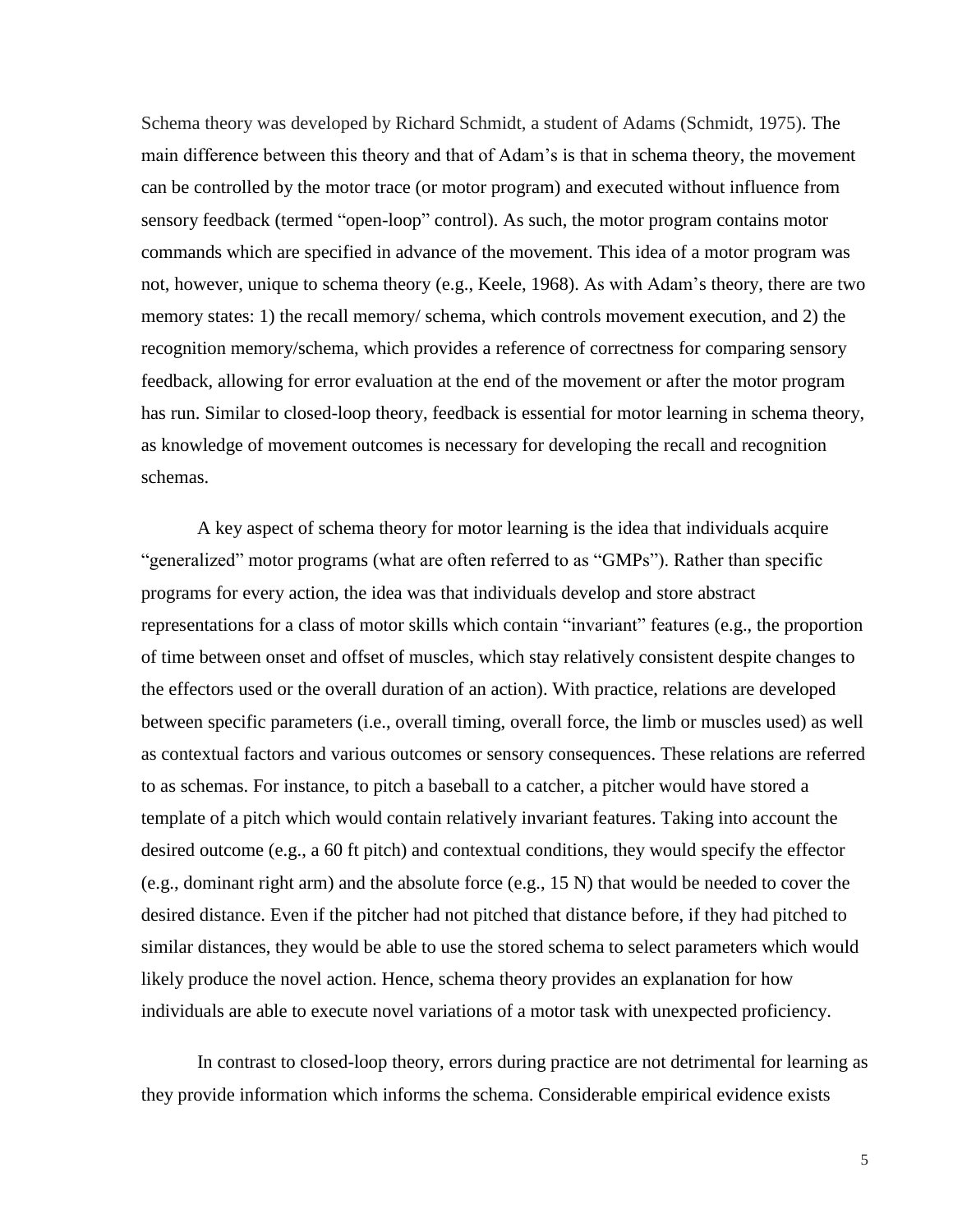supporting this idea through what is known as variability of practice research (van Rossum, 1990). More variable practice around a criterion task tends to lead to poorer immediate performance than constant practice of the same task, but importantly results in more robust longterm learning and transfer to new, unpractised conditions (e.g., Shea & Kohl, 1991). Variation in task parameters strengthens the recall and recognition schemas for a motor skill such that with increased movement experiences, not only is execution accuracy increased via the recall schema (i.e., correct selection of parameters), but the recognition schema gives a more accurate prediction of anticipated sensory effects, improving fast, feedforward-based error detection. As stated below, these ideas concerning feedforward and feedback based error correction strategies are central to computational theories of motor control and the idea of internal models, which have tended to dominate laboratory-based research into motor learning processes over the past decade.

#### *Internal models*

Motor learning entails the mastery of sensorimotor transformations or mappings relating motor commands to sensory feedback. Computational neuroscientists and engineers have made significant progress in studying and modeling how these transformations are learned through the concept of internal models (e.g., Wolpert, Ghahramani & Jordan, 1995; Wolpert, Miall & Kawato, 1998). Major overlaps exist between the functions of internal models and memory representations based on schema theory. Two types of internal models have been conceptualized. Analogous to the concept of recognition memory in schema theory, the forward model captures the causal relationship between inputs (motor commands) and outputs (sensory consequences) of the motor system in a given context. The function of the inverse model is similar to recall memory in that it inverts the causal relationship between sensory consequences to motor commands to provide an estimation of the motor commands for generating a desired outcome.

To acquire and maintain reliable internal models for motor control, an individual learns to associate repeated pairings of motor commands with the corresponding sensory consequences. For learning or behavioural adaptations to take place and for these internal models to be updated, the learner must experience a discrepancy between the expected and actual sensory consequences as a result of movement execution. Hypothetically, a copy of the motor command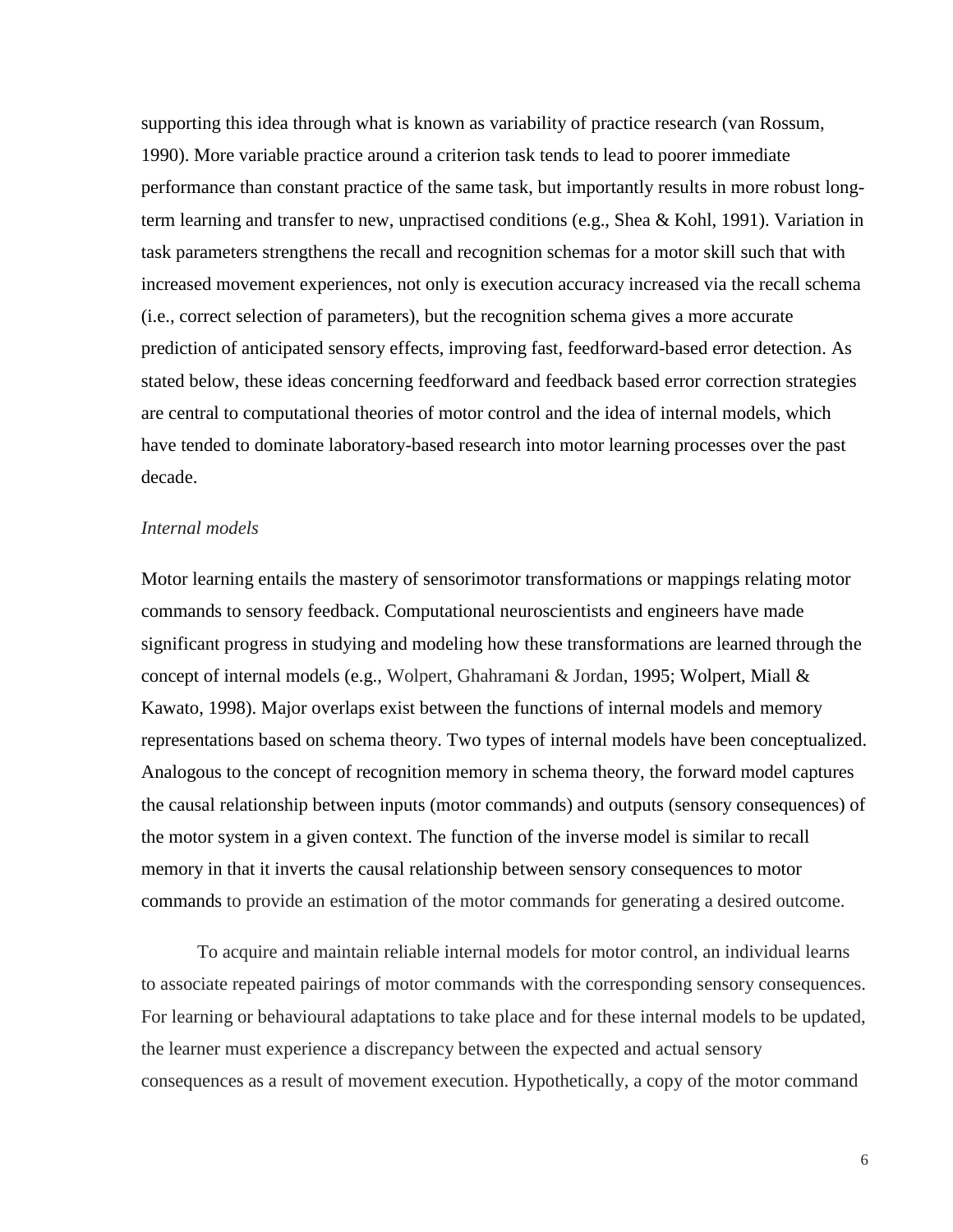is generated, termed an "efference copy", which interacts with the forward model to give a prediction of the sensory consequences of an action (i.e., feedforward processing). When discrepancies are experienced, both the forward and inverse internal models are updated, so that motor commands are essentially modified to suit the new sensorimotor mapping. It has been suggested that the forward model is updated before the inverse model and plays a role in the training of the inverse model.

Empirical work on internal models is typically based on what are termed visuomotor or dynamical (force-field) adaptation tasks. In adaptation studies, perturbations are introduced so that a sensory discrepancy is experienced, requiring modifications to motor commands. With sufficient practice, learners adapt to the perturbation and error is reduced (e.g., aiming to targets which are inverted or rotated). Upon removal of these perturbations, "after-effects" are noted, which are compensatory actions opposite to the direction of the perturbation. These after-effects arise even when performers are informed that the environment is normal and hence are unintentional (or implicit). They are taken as evidence that a performer's internal models or sensorimotor mappings for the task have been updated and hence some learning has occurred. Recent debates in this area are often centred around the neurophysiological mechanisms underpinning the various models and the independence of error signals which drive implicit updating and explicit /strategic changes to motor plans (e.g., Huang & Shadmehr, 2007; Taylor & Ivry, 2014).

#### *Cognitive effort and challenge*

Motor learning is not merely influenced by the amount of practice, but also by the quality of the practice. Two well studied practice conditions are often cited in support of practice quality effects on motor learning; the contextual interference effect (Shea & Morgan, 1979), related to practice organization of multiple skills and the guidance hypothesis (Winstein & Schmidt, 1990), related to the impact of augmented feedback on motor learning.

An interference that occurs when a motor skill is practised in the context of other skills is termed the contextual interference (CI) effect. This interference is actually good for longer-term learning, but not for short-term performance. When practice is organized in a more random manner, by interleaving the practice trials of all skills so that each skill is typically not repeated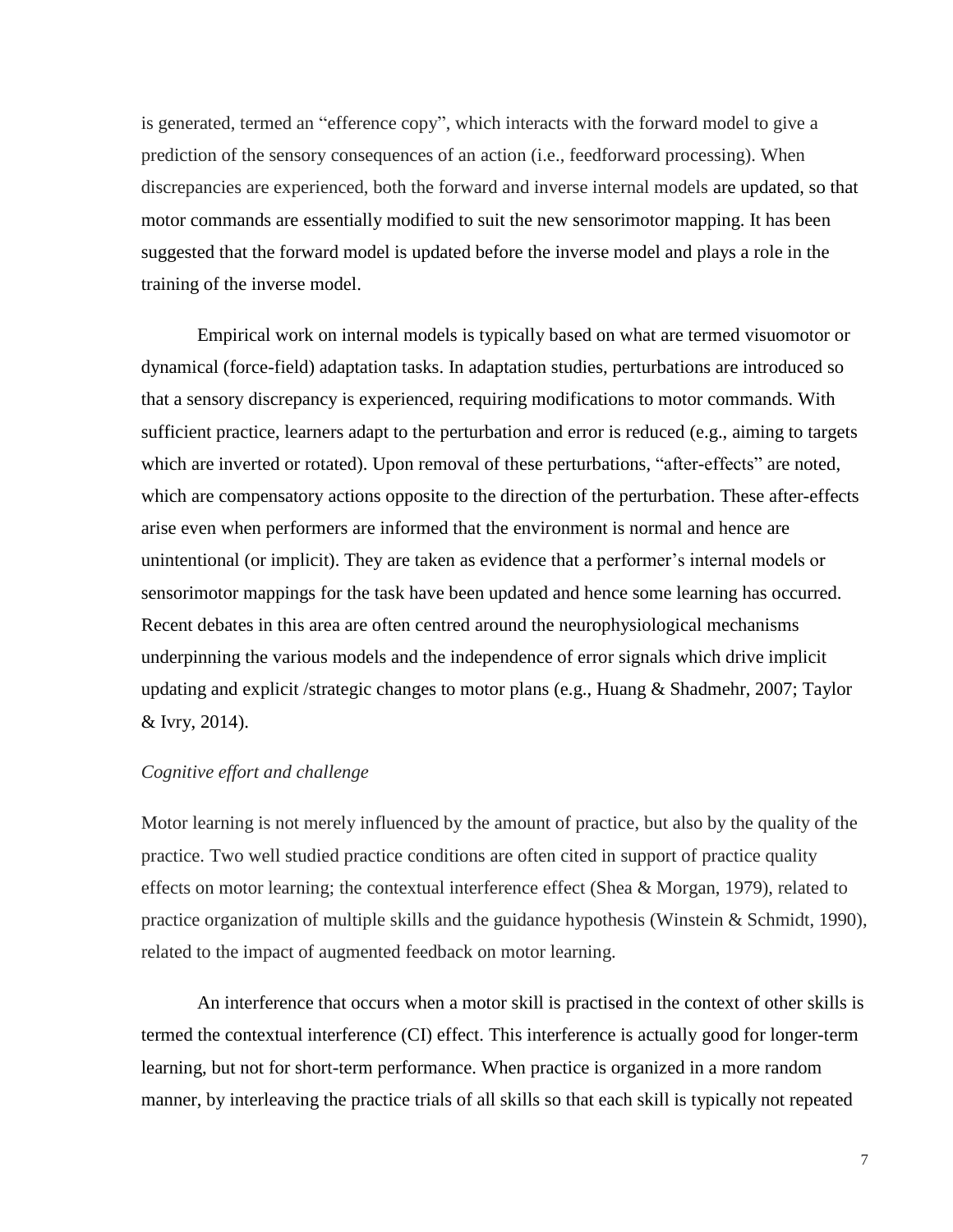more than once, overall performance is degraded in comparison to blocking practice. In blocked practice, trials of one skill are performed repetitively before switching to practice on the next skill, such that CI is low. However, on retention or transfer tests, an "acquisition-retention reversal" is typically observed, where the presence of greater interference in the practice context (random practice) results in long lasting learning benefits compared to low interference blocked practice. These CI effects are thought to be due to differences in cognitive-processing activities. Random practice promotes deeper processing and understanding of each skill ("elaborative processing hypothesis"; Shea & Zimny, 1983) or/and increased cognitive effort in organizing plans of actions during practice ("forgetting and reconstruction hypothesis"; Lee & Magill, 1983) compared to blocked practice. In general, conditions that make practice more challenging or effortful are more beneficial to motor learning.

Research on the guidance hypothesis underscores the importance of practice quality, related to cognitive processing, on motor learning. The guidance hypothesis arose out of research related to the frequency and timing of augmented (also termed extrinsic) feedback, particularly information related to the outcome of the movement, termed knowledge of results (KR). Augmented feedback, which can be provided by a coach or teacher, or perhaps by some technical device such as a phone video app, serves to guide the learner through the immediate highlighting of errors in performance. However, when provided too soon or too frequently, augmented feedback can be detrimental to learning, eliciting an acquisition-retention reversal as discussed for the CI effect. So for example, more frequent KR (e.g., KR provided on 100% of trials) is detrimental to learning relative to less frequent KR (e.g., Sullivan, Kantak & Burtner, 2008).

According to the guidance hypothesis, the prescriptive aspect of KR prevents individuals from processing their own intrinsic feedback, thus impairing error detection and correction processes. The result is that learners become dependent on the extrinsic KR feedback and are unable to apply appropriate adjustments or corrective strategies when this source of feedback is unavailable. Withholding or delaying KR or providing summary feedback only after several trials serves to reduce the guidance effects of KR on motor learning (Schmidt & Lee, 2011). When participants have been asked to estimate their error on each trial before receiving KR on 100 % of the trials, this strategy has also been effective in reducing the negative retention effects

8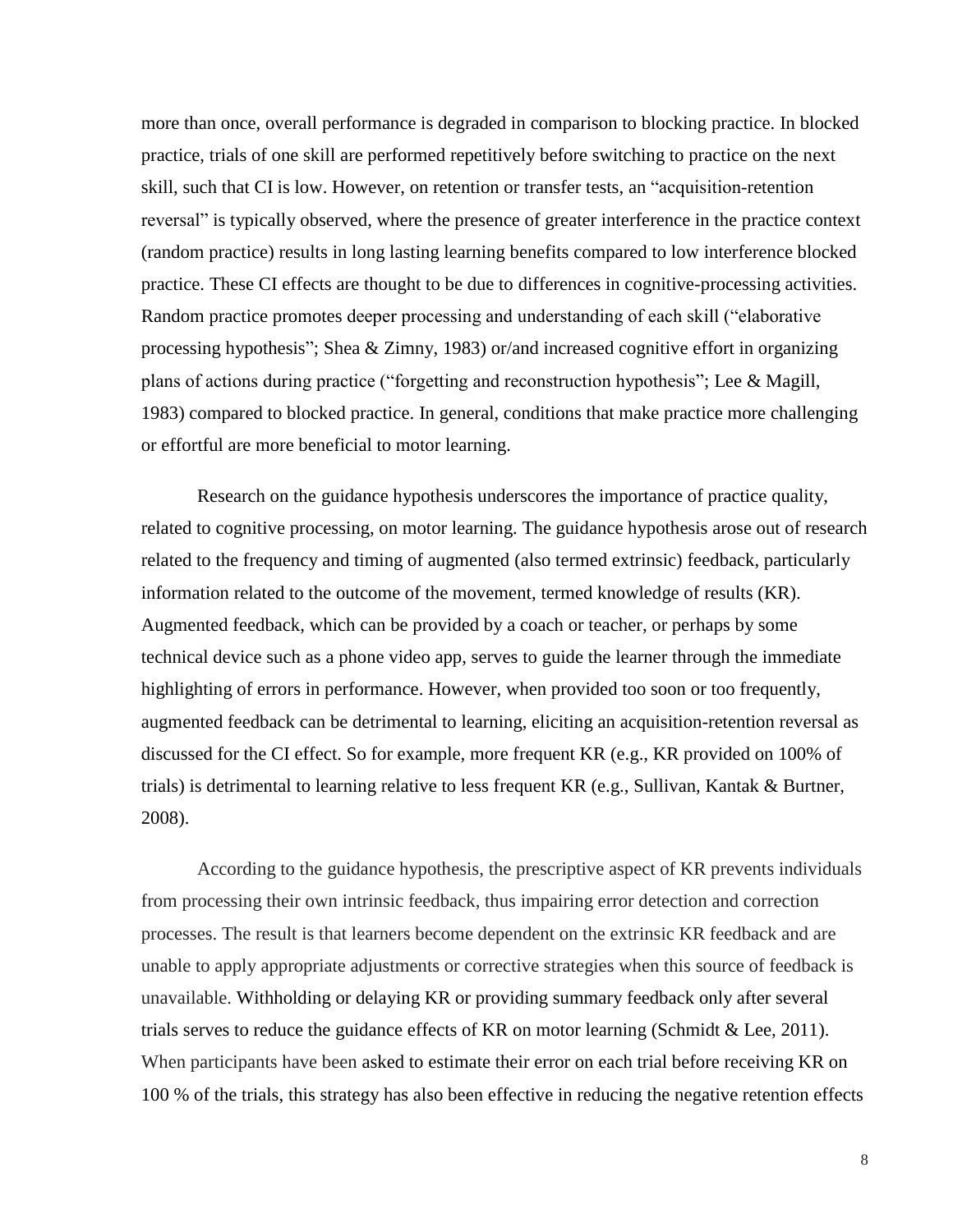of practising with a high frequency of KR (e.g., Guadagnoli & Kohl, 2001). Here, engaging in effortful activities related to detection of error benefited learning.

The principle common to both contextual interference and the guidance hypothesis of augmented feedback is that effortful or challenging practice benefits learning while potentially suppressing practice performance. Yet, there are documented cases where too much challenge was found to be a hindrance to learning. For instance, when random and blocked practices were separately administered to two groups of novices that were learning a nominally (or inherently) difficult task, longer-term learning in the random practice group was diminished compared to the blocked practice group (Guadagnoli, Holcomb & Weber, 1999). It was argued that task and individual factors moderated the gains that could be attained from incorporating challenge into practice. Guadagnoli and Lee (2004) proposed the challenge point framework to help explain how challenge and learning interact. A moderate degree of practice challenge or what they term "functional task difficulty" is optimal for learning. Functional task difficulty is a measure of difficulty that accounts for the interaction of nominal task difficulty and a performer's skill level. According to the challenge point framework, practising at a functional task difficulty level too low or too high for an individual is sub-optimal for learning. The challenge point framework nicely illustrates the relation between short-term performance in practice and longer-term learning. Performing at a more challenging level in practice, which would result in poorer shortterm performance, should lead to more gains in terms of learning and improvement than that associated with low challenge and low error practice.

#### **Ecological dynamics**

A departure from the cognitive perspectives discussed thus far, and borrowing key ideas from ecological psychology and complex dynamical systems to theorize about human motor learning, an ecological dynamics approach to understanding learning processes was developed (also referred to as a constraints-led approach; e.g., Davids, Button & Bennett, 2008; Kelso, 1994; Kugler & Turvey, 1988; Newell, 1986). The ecological dynamics approach was established on the notion of self-organization in biological systems, where adaptive movement behaviours emerge from continuous interactions between individuals, their task, and the environment in which they perform. An example of self-organization can be seen in gait transition as speed of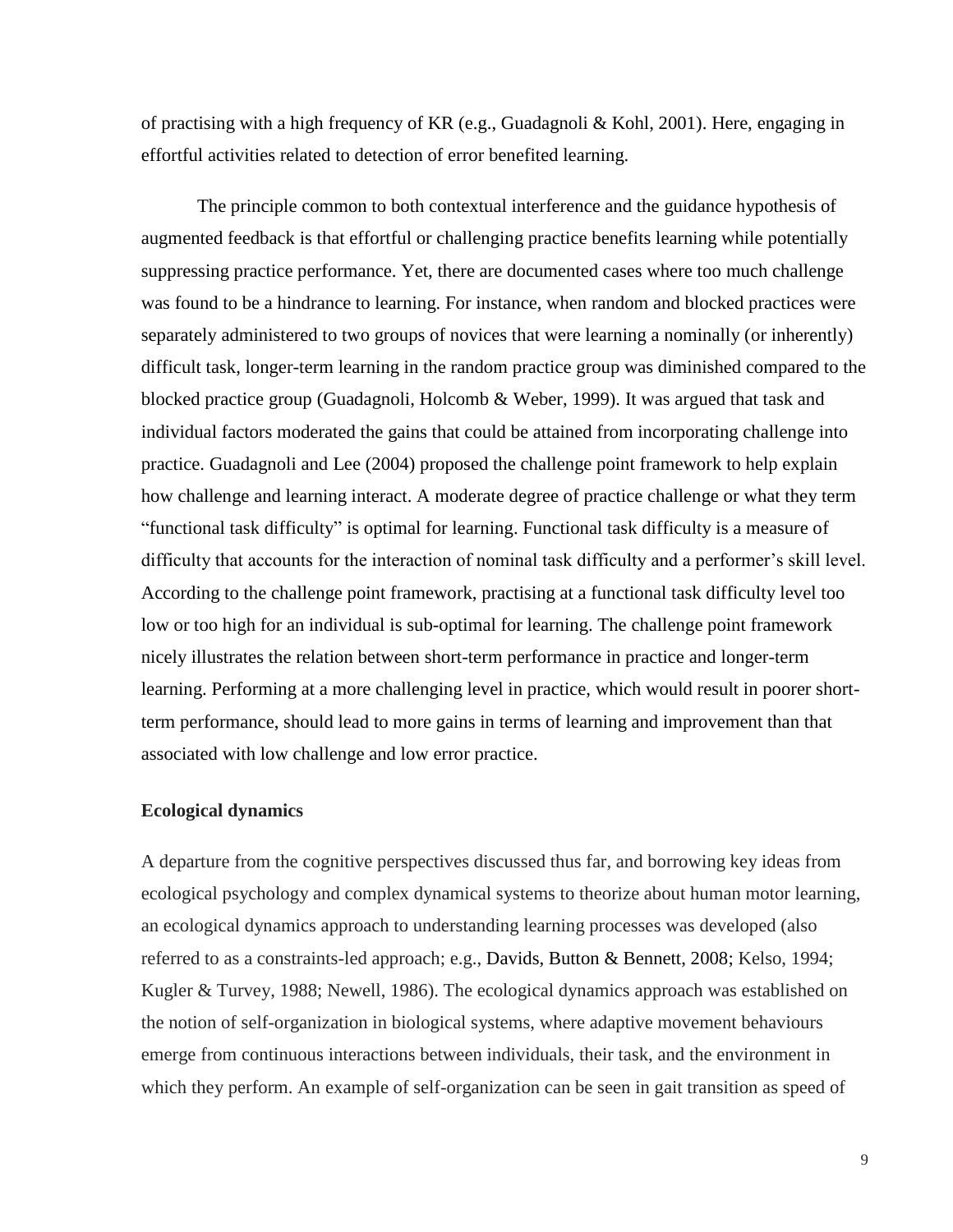locomotion is increased in a walking individual. As speed (the control parameter) increases, the relative timing and step characteristics (order parameters) are spontaneously re-organized to transition from walking gait to jogging gait. Self-organization is also seen in coordination dynamics research involving bimanual inter-limb movements. Decoupling the limbs to perform relative phase patterns other than in-phase (symmetrical flexion/extension of both limbs, 0° phasing) or anti-phase (alternating flexion/extension, 180° phasing), which are termed intrinsic attractors, is difficult and produces instability. With increasing movement velocity, that is, a change in some control parameter, the dynamical system will transition back to a more stable attractor state (Haken, Kelso & Bunz, 1985). Hence, learning is conceptualized as a change in the attractor landscape and one of self-organization and stability/instability transitions. Where previous, more cognitive based theories have been good at describing and explaining discrete actions or sequences of action (with clearly defined beginning and end points), continuous actions have been well described through an ecological dynamics approach.

Behavioural outcomes in such self-organizing systems are considered to be mostly independent of high-level executive input and are governed by structural (body-related) and informational (visually-related) constraints. Movement "patterns" that emerge are a result of perception-action coupling, wherein perceptual information guides or regulates action directly, independent of any type of preplanned motor program. A fundamental feature of the ecological dynamics approach to motor learning is that there is inherent neurobiological "degeneracy" in the perceptual and action systems (Edelman & Galley, 2001). This means that multiple functionally equivalent ways of attaining the same outcome goals can be generated through various biomechanical configurations of the physical body. Degeneracy is illustrated in the different types of passes a Frisbee player could make (e.g., forehand, backhand, hammer throw) and biomechanical variations in which these passes may be executed that would achieve the same performance outcome of hitting a target. A Russian scientist, named Nikolai Bernstein, was one of the first researchers to consider the influence of context and fluctuations in the internal and external factors impacting skill performance (Bernstein, 1996). He posited that the same motor commands would not achieve identical outcomes from one trial to another, as the internal states vary in an individual from trial to trial due to inherent noise in the motor system. The same could be said for the variability in the performance context. Accordingly, it is the process of solving variations of motor problems that prepare a learner to adapt to ever-changing interactions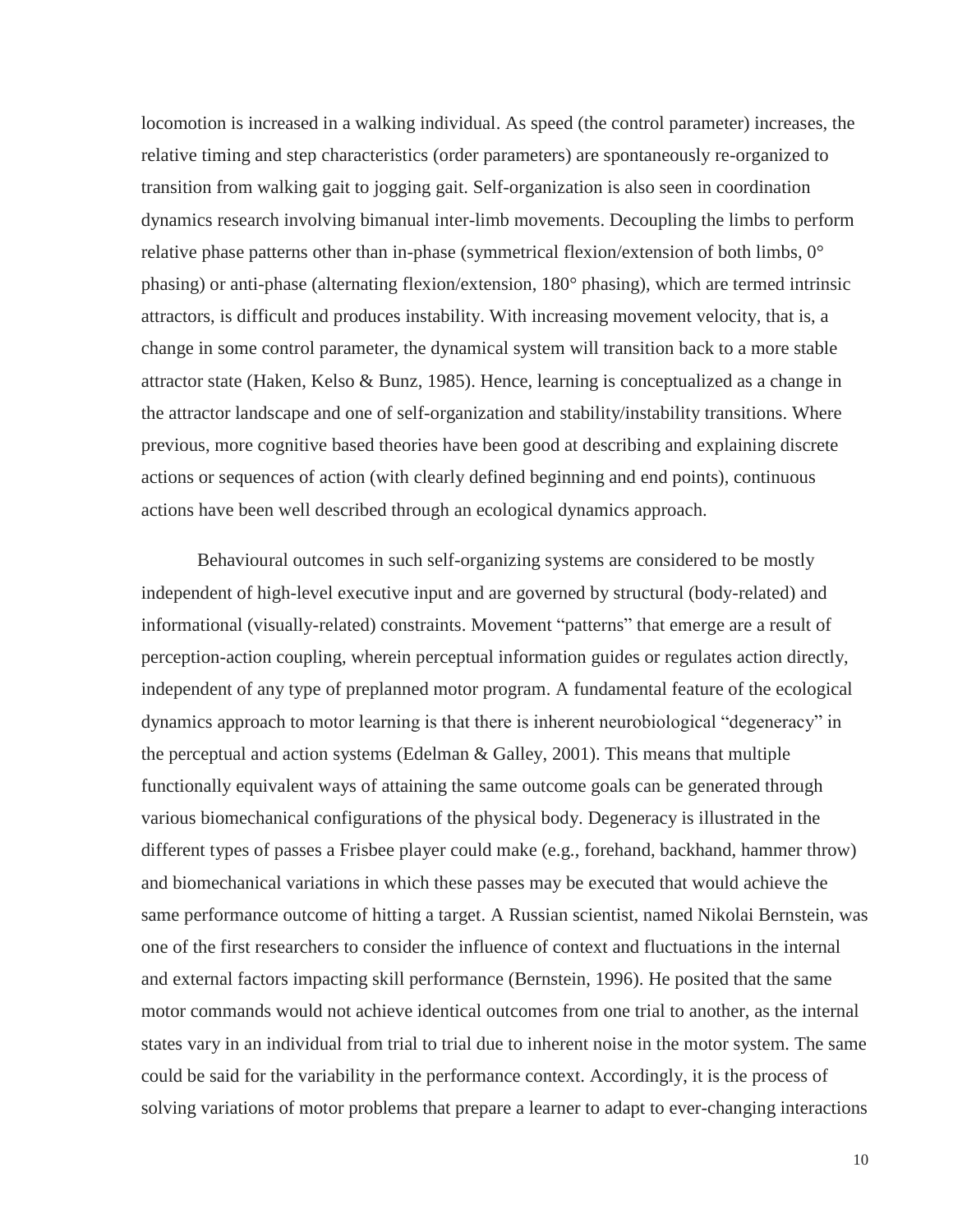in constraints. Bernstein advocated for variability in practice that encourages exploration of motor solutions that achieve the same task objective, rather than mere repetitive practice of a single motor solution. This guideline for structuring practice is especially applicable to acquisition of "open skills" (see first paragraph of the Psycho-social perspectives).

A constraint-led framework is often adopted to promote motor learning under the ecological dynamics approach. Imposing various task (e.g., equipment or rule adaptation) and/or environmental constraints (e.g., weather, playing surface), given the individual constraints (e.g., age, skill level), can direct learners to "specifying information" (i.e., relevant information for regulating a movement) and "affordances" (i.e., movement possibilities). A constraints-led coaching or instructional design is founded on ecological dynamics principles and the idea that behaviours emerge as a consequence of manipulation to constraints rather than as a result of a specific aim to produce one type of motor pattern or solution (Davids et al., 2008). Whilst there is considerable evidence that constraints can change behaviours in the absence of specific intentions to change, there is less evidence that this way of instructing, where movements are brought about through a discovery and constraints heavy environment is better for performance and learning than a more prescriptive approach where learners are directed to a particular motor solution. Importantly, both an information processing and constraints-led approach to behaviour change would encourage active effort on the part of the learner, with practice environments that are designed to maximize the match between conditions encountered in test or competition.

#### **Neurophysiological models and mechanisms**

With advancements in technology and increased accessibility to brain imaging and neurophysiological tools, researchers have begun to detail the neural processes and circuitry involved in motor learning (e.g., Seidler, 2010). These neural processes have been detailed in relation to memory consolidation (e.g., Shadmehr & Holcomb, 1997), that is, the offline processes that take place outside of practice, which serve to make short-term memories more long-term. As well, these processes have been detailed with respect to different forms of learning such as use-dependent, error-based, and reinforcement learning (e.g., Huang, Haith, Mazonni & Krakauer, 2011).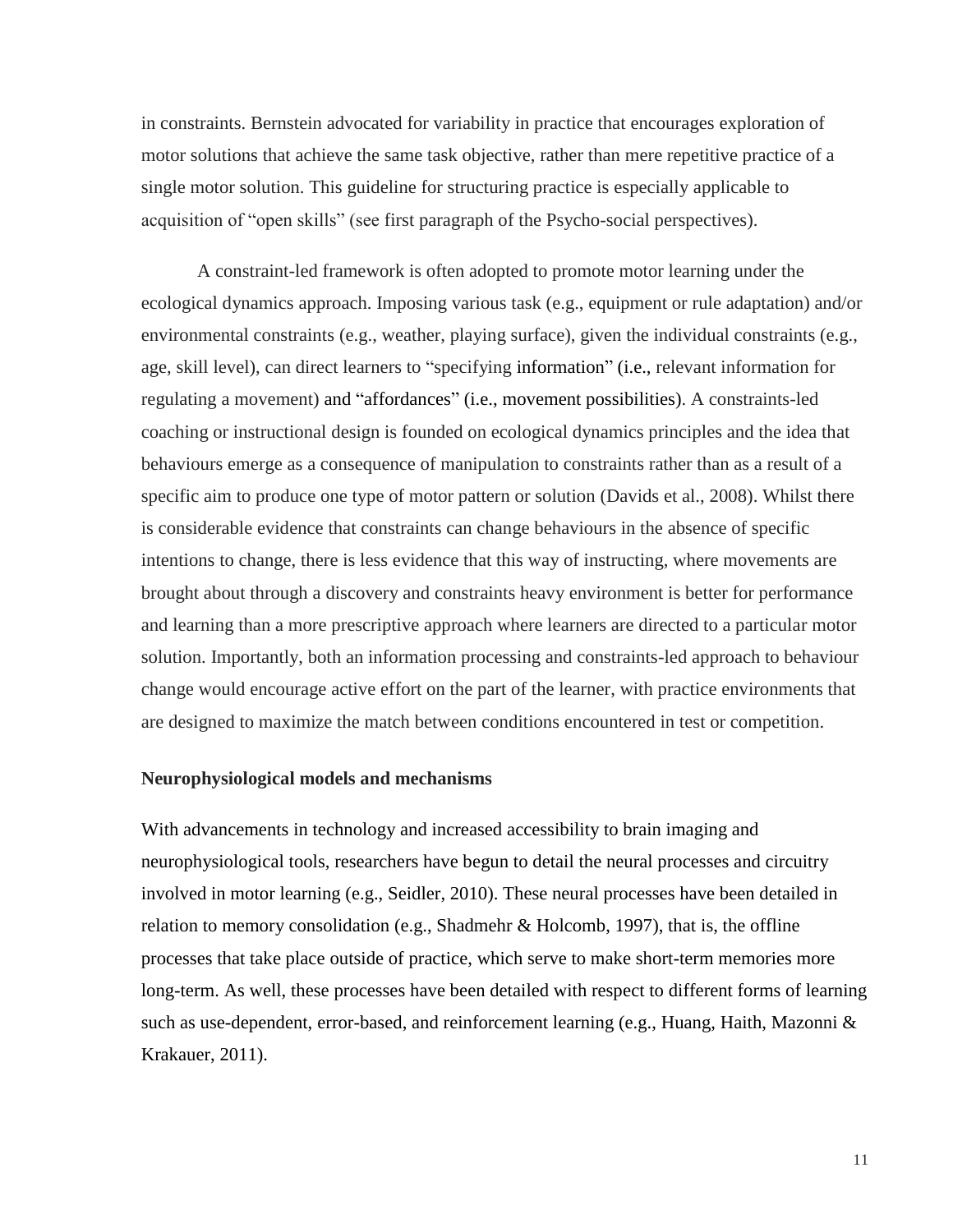Neurophysiological work on use-dependent (also known as Hebbian) learning has shown that movement repetition induces short-term neural plasticity (e.g., Classen, Liepert, Wise, Hallett & Cohen, 1998). In Hebbian learning, when a neuron fires and elicits activity in another, or when a stimulus elicits a certain pattern of neural activity, the synaptic connections between these neurons strengthen (a cellular process known as long-term potentiation, LTP). This strengthening means that the stimulus will tend to elicit the same neural activity on subsequent occasions. The reverse, that is a lack of/no association between neural activity and synaptic connections result in long-term depression (LTD), a weakening in the strength of synaptic transmissions. Repeated elicitations of such synaptic connections are strengthened irrespective of feedback regarding error or outcome efficacy in Hebbian learning. Hebbian learning is underpinned by neural plasticity within and between areas of the cerebral cortex, including the primary motor and somatosensory cortices (Buonomano & Merzenich, 1998; Classen et al., 1998). In supervised or error-based learning, feedback is pertinent for error correction and adaptation to a changing environment (Seidler, Kwak, Fling & Bernard, 2013). Augmented or intrinsic sensory feedback, containing information on magnitude and direction of error, is used to update subsequent motor commands and predictions of sensory consequences. Error-based learning is thought to be driven by neural plasticity (particularly LTD) in the cerebellum, which is based on sensory prediction errors (e.g., Diedrichsen, Hashambhoy, Rane & Shadmehr, 2005; Ito, Yamaguchi, Nagao & Yamazaki, 2014).

A reinforcement learning mechanism is also thought to be involved in learning from errors, involving the midbrain dopamine system, anterior cingulate cortex (ACC), basal ganglia, and other higher brain-level cortical areas. When consequences of a response are worse than predicted, a negative dopaminergic signal (i.e., decrease in dopaminergic neuronal firing) is elicited and projected to various cortical structures. This dopamine signal reaches the ACC and results in neural disinhibition, which can be seen by EEG (electroencephalography) measures of Error Related Negativity (ERN) in frontal/central regions of the brain (Holroyd & Coles, 2002). When consequences are better than predicted, the dopamine signal is reversed. Dopaminergic neurons in other cortical regions also show phasic activations corresponding to rewards and reward-predicting stimuli that appear to be crucial for reinforcement learning (as well as memory consolidation, see next paragraph; McGaugh, 2000; Wadden, Borich & Boyd, 2012). At the cellular level, dopamine influences synaptic plasticity via LTP and LTD. Notably, when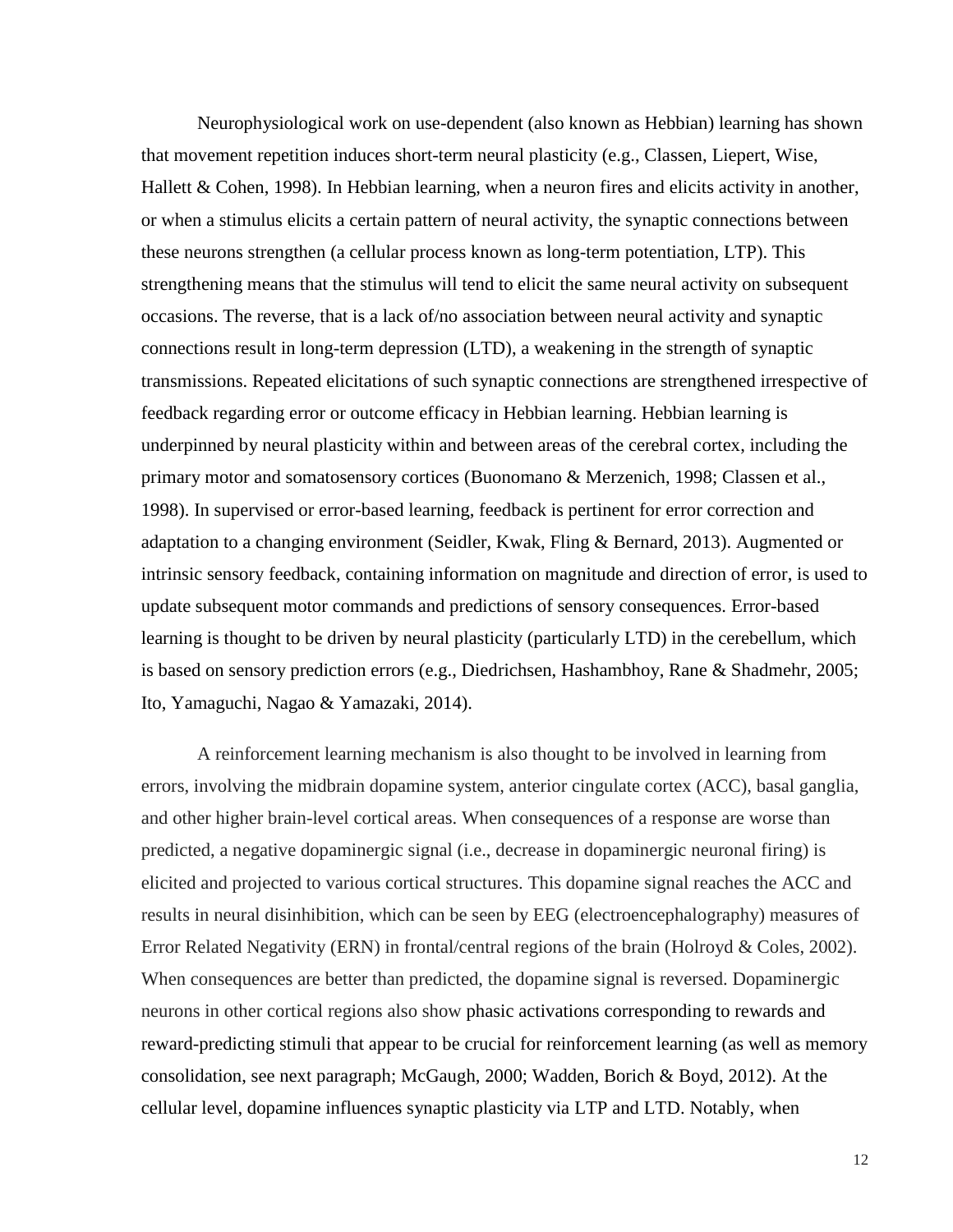dopaminergic projections to the primary motor cortex were blocked (through surgical lesions) in rodents, new skill learning was reducedd while existing skills were not impacted (Hosp, Pekanovic, Rioult-Pedotti & Luft, 2011).

Memory consolidation processes are also linked to neurobiological evidence alluding to the importance of dopamine for learning. These consolidation processes are subsumed within the definition of motor learning. Consolidation refers to offline neurobiological processes that serve to stabilize or enhance memory, whereas motor learning is the relatively permanent improvement in capacity for skilled movement that is due to both online (during practice) and offline processes, that happen at all levels of the sensory-motor system. During memory consolidation, neurophysiological processes influence a memory trace in two distinct time frames (Karni et al., 1998). The fast (synaptic) consolidation involves synaptic protein synthesis and strengthening of synaptic transmissions that are active during skill performance. The slow (systems) consolidation, which can last for weeks, involves reorganization of neural networks. Memories, which were encoded and dependent on the hippocampus for retrieval, are relieved of this dependency and moved to the neocortical system for long-term storage through this slow system. Both types of consolidation are necessary to induce permanent changes to memory and motor skills.

Events that happen during practice and post-practice can impact memory consolidation, serving to augment and facilitate or negatively impact and interfere. For example, immediate practice of a counter-rotation after first adapting to an opposite visuomotor rotation (a virtual environment whereby visual feedback representing hand movement is rotated in relation to actual hand movement) usually induces (retroactive) interference resulting in significant reduction in retention of the first rotation (see discussion on visuomotor adaptation in final paragraph of "internal models" discussed above and "transfer" in the final sections below). In a task involving fast rhythmic finger movements, a non-invasive electromagnetic procedure that interferes with local brain function, known as repetitive Transcranial Magnetic Stimulation (rTMS), disrupted memory consolidation when applied to the primary motor cortex immediately after practice (Muellbacher et al., 2002). A lack of sufficient sleep or rest after skill practice has also been shown to interfere with consolidation processes. For example, when learners were sleep-deprived on the first night after a practice session, they showed less pronounced offline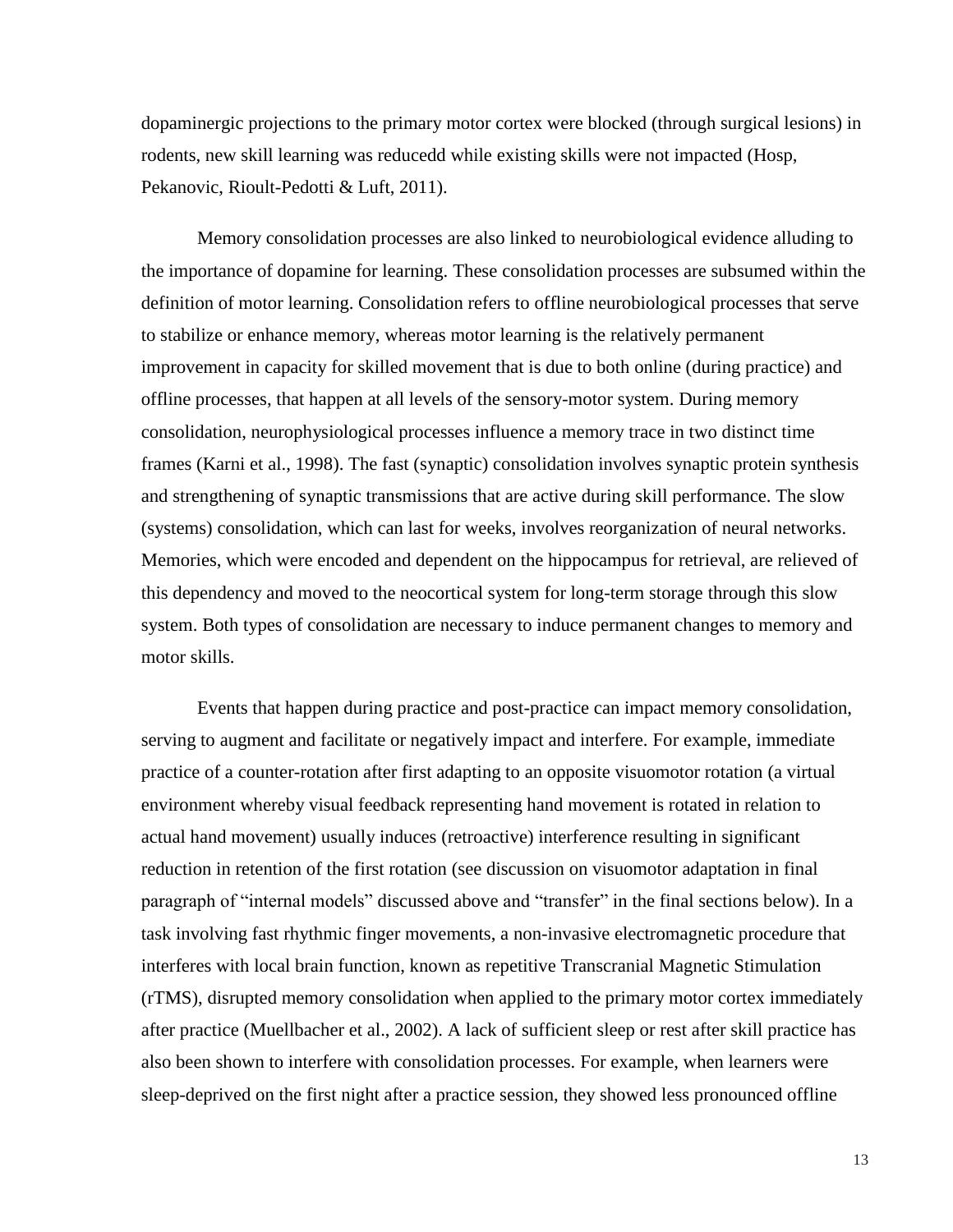improvement in a motor sequence task at a 48-hour delayed retention test, compared to learners who had two regular nights of sleep after practice (Fischer, Hallschmid, Elsner & Born, 2002).

#### **Psycho-social models**

The psychological construct of motivation, defined as the direction, intensity and persistence of effort in certain behaviours (Vallerand & Thill, 1993 as cited in Crocker, 2007), has received renewed attention as a potential motor learning mechanism. Motivation is thought to influence motor learning based on processes related to competence, social-relatedness and autonomy (Deci & Ryan, 2000). Although motivation has always been regarded as important in exerting temporary energizing effects on performance and the quality or amount of practice, researchers have accumulated evidence supporting the idea that motivation-related processes have a direct impact on motor learning. This has led Wulf and Lewthwaite (2016) to propose the OPTIMAL (Optimizing Performance Through Intrinsic Motivation and Attention for Learning) model. The OPTIMAL model groups together learning related effects that are thought to be driven through the satisfaction of basic psychological needs of competence and autonomy coupled with an externally-related attentional focus. Practice interventions that enhance expectancies in performers (e.g., self-efficacy, perceived competency, or success expectations) and perceived autonomy (a sense of agency and control) have benefited motor learning.

The authors of the OPTIMAL model propose that meeting the basic psychological needs of competence and autonomy increases energy expenditure, cognitive effort, and positive affect, which exerts a positive impact on motor performance and learning. Elevated competency perceptions and autonomy also tend to be associated with other cognitive and attentional states that have enhanced performance and learning, such as improved goal setting, concentration, adoption of an external focus of attention, or lowered debilitating concerns about one's lack of ability. Neurobiochemical processes related to consolidation and dopamine release have also been used to explain how motivation might directly impact motor learning. Although the OPTIMAL model is based on empirical evidence and combines a variety of potential effects and mechanisms into an integrated model, it is relatively new and awaits verification. Because of it's a rather all-encompassing framework, it is difficult to refute the model, but there has been evidence that serves to question the moderating role of motivation in learning effects (e.g.,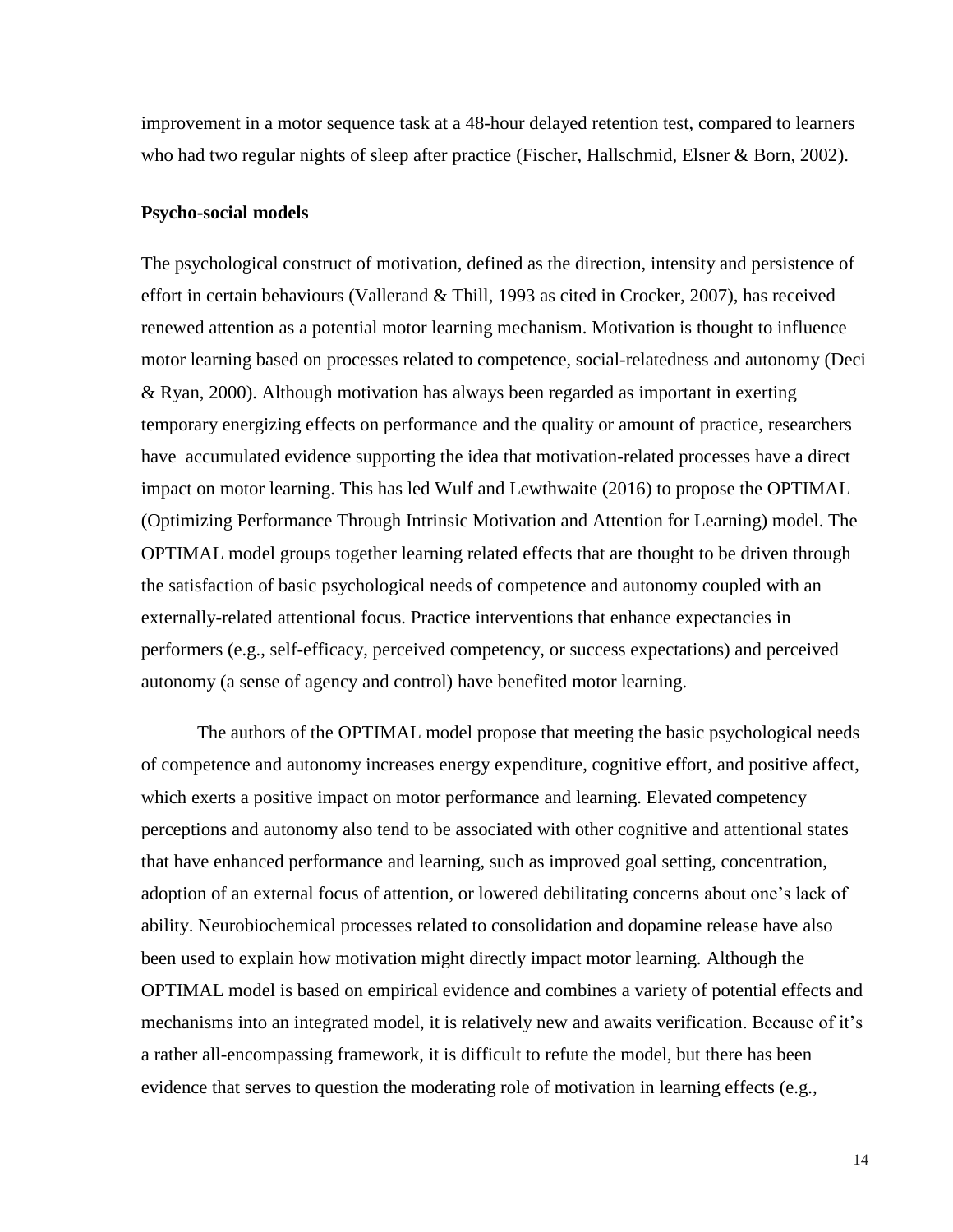Carter, Smith & Ste-Marie, 2016; Ong, Lohse & Hodges, 2015). On the positive side, this model has led to a greater appreciation of psycho-social influences on mechanisms of motor control and learning, which until now had mostly been at best controlled or at worst, discounted or ignored.

## **Learning Phases and Stages**

Researchers and practitioners have noted certain patterns and characteristics of performance as motor skills are acquired, which has led to various conceptualizations about phases or stages that describe learning and the progression through skill levels (from novice/beginner to expert). While these stages are sometimes described as discrete and separated in such a way as to appear independent, most researchers acknowledge that skill progressions are likely blended and continuous in nature. Moreover, there is consensus that there is considerable variation between individuals with respect to how they learn. In this way, phases represent general observations about processes likely to be operating at a specific point in time, rather than being predictive of how people will learn when looking across different time scales. Below we consider two primary ways skill progressions have been considered, which we have broadly divided into progressions based on higher level cognitive processes and progressions based on lower-level motor system reorganization. However, we also acknowledge that these phases have also been considered on a computational level (e.g., in terms of fast and slow processes) at a brain systems level (e.g., in relation to progressions from cortical to cerebellar brain structures) as well as at a cellular level (related to potentiation of neurons and synaptic connections), which we do not discuss here.

## **Progressions in learning based on a reduction or change in higher-level, cognitive processes**

Several theorists have proposed that acquisition of motor skills begins in a cognitively demanding ("cognitive") stage (e.g., Fitts & Posner, 1967). In this stage, performance is initially characterized by large errors and inconsistency. Working memory and attentional resources are heavily tapped during this early stage of learning, referred to as "controlled processing" (Schneider & Shiffrin, 1977). Novice performers are thought to consciously control skill execution, attending to how the skill is performed and the mechanics of the action. Declarative knowledge (i.e., facts, rules and strategies) on "what to do" (or what not to do) is accumulated in the cognitive stage (e.g., Anderson, 1982). If learners are overloaded with a second task to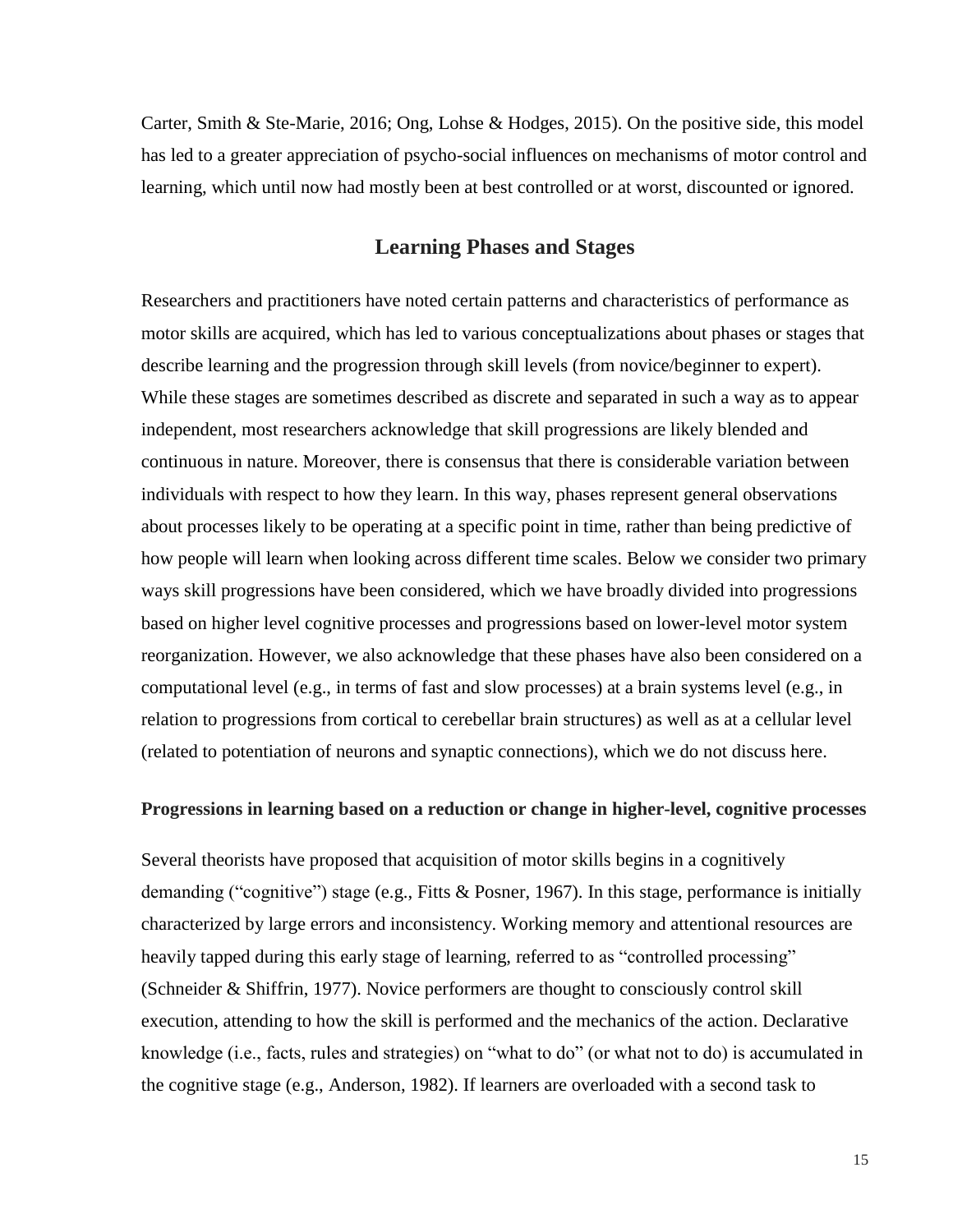perform, a decrement in performance (or interference) is likely to be observed on either or both tasks. In this stage, performance tends to improve quickly (i.e., exponentially – or what has been referred to as the power-law of practice; Crossman, 1959; Newell & Rosenbloom, 1981) and consistency in outcome attainment and movement production typically improves in concert with overall accuracy. People have referred to graphs illustrating acquisition rate over time, with respect to some measure of performance, as performance or learning curves (Schmidt & Lee, 2011). These can be at an individual or group (mean) level. The rate of acquisition is aided by such methods as instructions, error feedback, appropriate task-constraints and observational learning, which enable the performer to generate an adequate movement solution and get the movement "in the ballpark".

Subsequent to the cognitive stage, performance continues to improve with practice, although the gains are usually gradual past the initial stage of learning. This intermediate, "fixation" stage (Fitts & Posner, 1967) may consist of periods of trial and error or discovery of motor solutions, in which skill execution is likely to mostly be defined by controlled processing. As performances become more consistent and biomechanically-efficient, movement production becomes more autonomous. Hence the final stage of learning is aptly named the "autonomous" stage (Fitts & Posner, 1967). Here, performance error is low and outcome consistency high. Instead of relying on declarative knowledge, learners have proceduralized their knowledge on "how to" perform the task, such that it is less accessible to conscious awareness and hence less verbalizable. Skill execution occurs with automaticity or "automatic processing", meaning little cognitive effort or attention is required for the skill to be performed well. With automatic processing, a performer is able to perform a second task with little to no interference. There are many sport-related empirical studies showing that expert performers (e.g., in golf) are able to perform just as well in a single-task condition (e.g., putting only) as under second-task conditions (additional performing a listening word search task; e.g., Beilock & Carr, 2001). Given that such findings define skilled but not novice performers, suggests that with advancing skill, a level of automaticity in the primary task allows resources to be allocated to other tasks (such as monitoring other players or reading the lay of the ground in putting).

At the autonomous stage, performance can be negatively impacted by an inward shift towards the self, known as "self-focused attention", or skill-focused attention, which is a shift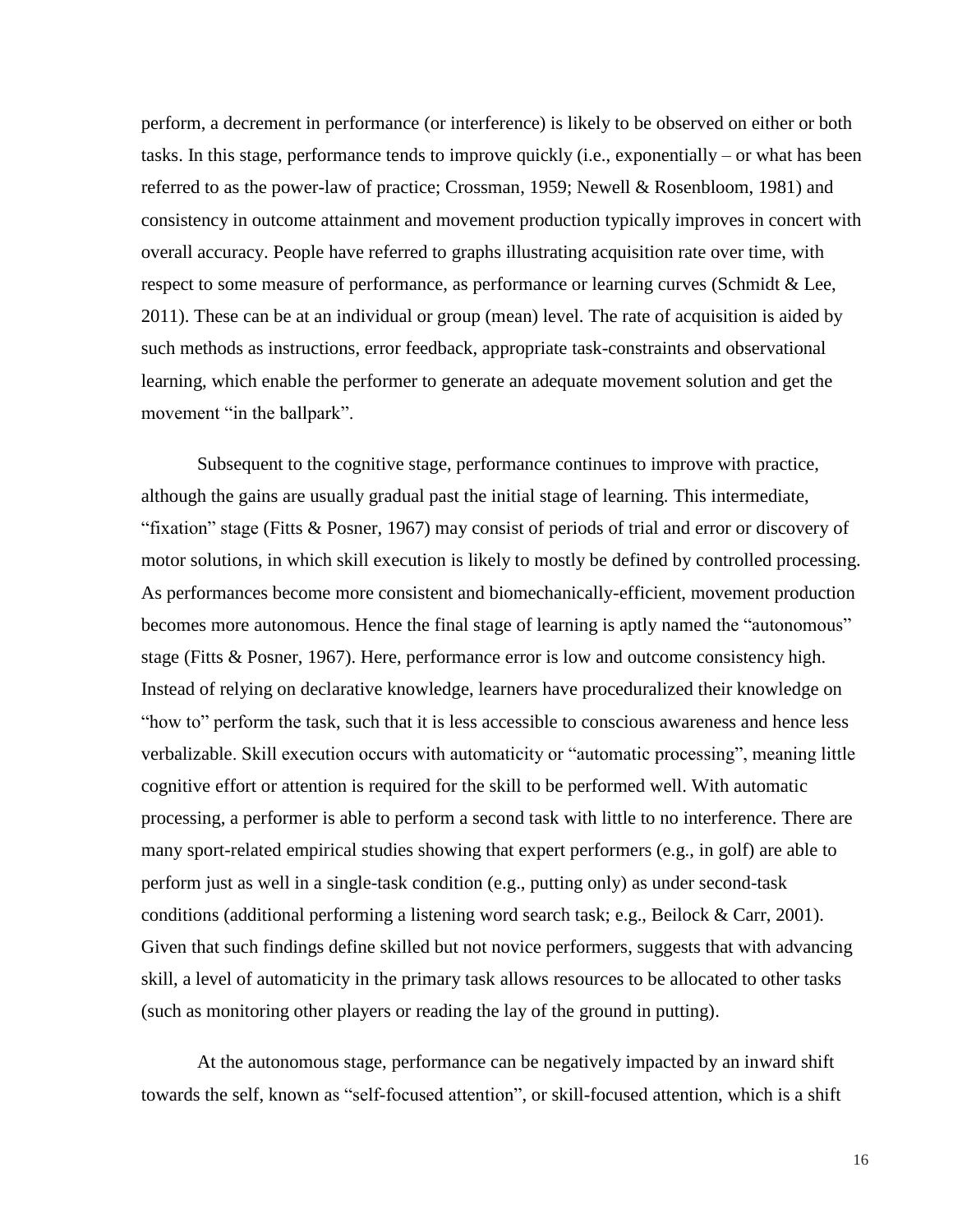towards use of declarative knowledge and step-by-step conscious processing of skills (e.g., Gray, 2004; Wulf, 2013). Other concepts similar to the skill-focused attention are the "explicit monitoring hypothesis" (e,g., Beilock & Carr, 2001), "constrained action hypothesis" (e.g., Wulf, McNevin & Shea, 2001), and the "reinvestment hypothesis" (e.g., Masters & Maxwell, 2004). The principle central to these accounts is a hypothesized regression towards an early cognitive control stage and monitoring of skill that interferes with automaticity and effectiveness of skill execution. In high-stake contests, this regression leads to performance akin to "choking", the term that describes uncharacteristic performance decrements for an individual performing under pressure conditions. In accordance with the reinvestment hypothesis, experienced performers would be more likely to "choke" under stressful or attention-demanding situations if they accumulated a wealth of declarative knowledge early in learning (i.e., in the cognitive stage). This propensity for reinvestment is not only dependent on how skills were acquired and the amount of declarative knowledge, but also on characteristics of the individual and their propensity to reinvest (Masters, Polman & Hammond, 1993).

Although there is significant evidence that motor learning of novel skills is typically defined by explicit, declarative processes related to how to perform, this way of learning is not necessarily ubiquitous for all skills, nor is it necessarily the best way of learning. We can learn to kick or throw a ball, or jump without explicit knowledge as to how we are performing these skills. To learn implicitly refers to acquisition of a skill without conscious awareness of the products of learning or regularities that govern performance success. In other words, implicit motor learning bypasses the accumulation of declarative knowledge while procedural knowledge is acquired (e.g., Masters & Maxwell, 2004). In contrast, explicit motor learning normally follows guided or prescriptive learning environments, whereby learners become consciously aware of knowledge (e.g., task-structure, strategies) relevant to the skill they have acquired. Patients with amnesia who acquire new motor skills provide evidence for this implicit mode of learning, as while these patients have clearly acquired procedural knowledge to perform the tasks, they can neither recollect the learning experience nor verbally report explicit knowledge relevant to the skill (Nissen, Willingham & Hartmann, 1989). There is some empirical evidence that practice methods which are more implicit in nature, such as progressing through practice environments where errors are minimized (e.g., easy to difficult) or providing instructions that promote an external focus of attention, are effective for preventing performance decrements

17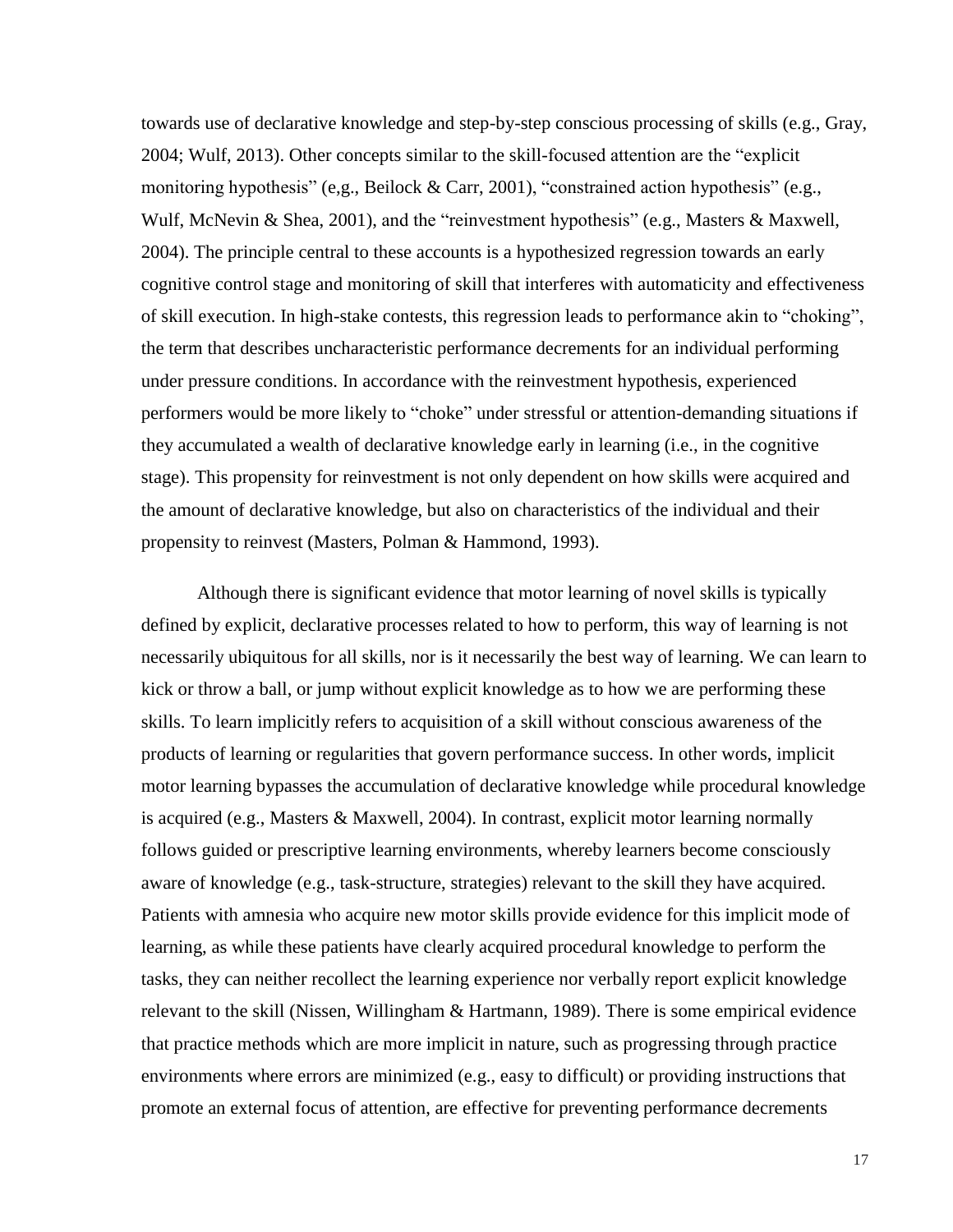when participants later are tested under high stress or high task demands that exceed attentional capacity (e.g., Maxwell, Master, Kerr & Weedon, 2001; Ong, Bowcock & Hodges, 2010; Wulf 2013). By learning implicitly, learners avoid accumulating declarative or explicit knowledge of a skill and hence do not reinvest or revert to a conscious mode of control under pressure which could hamper performance.

#### **Learning progressions based on lower-level, motor-system adaptations**

The idea of spontaneous neural reorganization (i.e., self-organization) as a result of experience is central to ideas about motor behaviour being an emergent property of various internal and external constraints. Consistent with what is now termed the ecological-dynamics perspective (Davids et al., 2008; Kelso, 1994; Kugler & Turvey, 1988; Newell, 1986), the Russian physiologist Bernstein, proposed that motor behaviour generally and motor learning more specifically could be conceptualized as a problem of solving degrees of freedom (Bernstein, 1996). He argued that a central command system in the brain, like that defined in early ideas of a motor program, would be overwhelmed with the copious degrees of freedom (i.e., independent units or dimensions) that would need to be controlled for successful motor skill execution. For example, in an underarm softball pitch to a batter, at least 20 muscles would require independent specification, at any point of time in the movement.

To overcome the degrees of freedom problem, Bernstein postulated that the first stage of learning essentially involves a constraining or freezing of some degrees of freedom. By fixating certain muscles/joints, or coupling the movement of one muscle or joint to another, such as seen in the inefficient co-contraction of agonist and antagonist muscles around a joint, computational load at any given point in time is reduced. In the softball-pitching example, a novice pitcher can limit the movements in the elbow and wrist joints, relying only on the rotation around the shoulder to generate momentum for ball release. As learning progresses, there would be a 'freeing' of these degrees of freedom and an associated increase in independence between joints or muscles. Correspondingly, relative motion of joints involved in a motor task become less coupled and manifest as decreased correlation in relative motion between joints (see Newell & McDonald, 1994; Vereijken, Emmerik, Whiting & Newell, 1992). In the softball-pitching example, we might see a decrease in correlation between the relative motions of the elbow and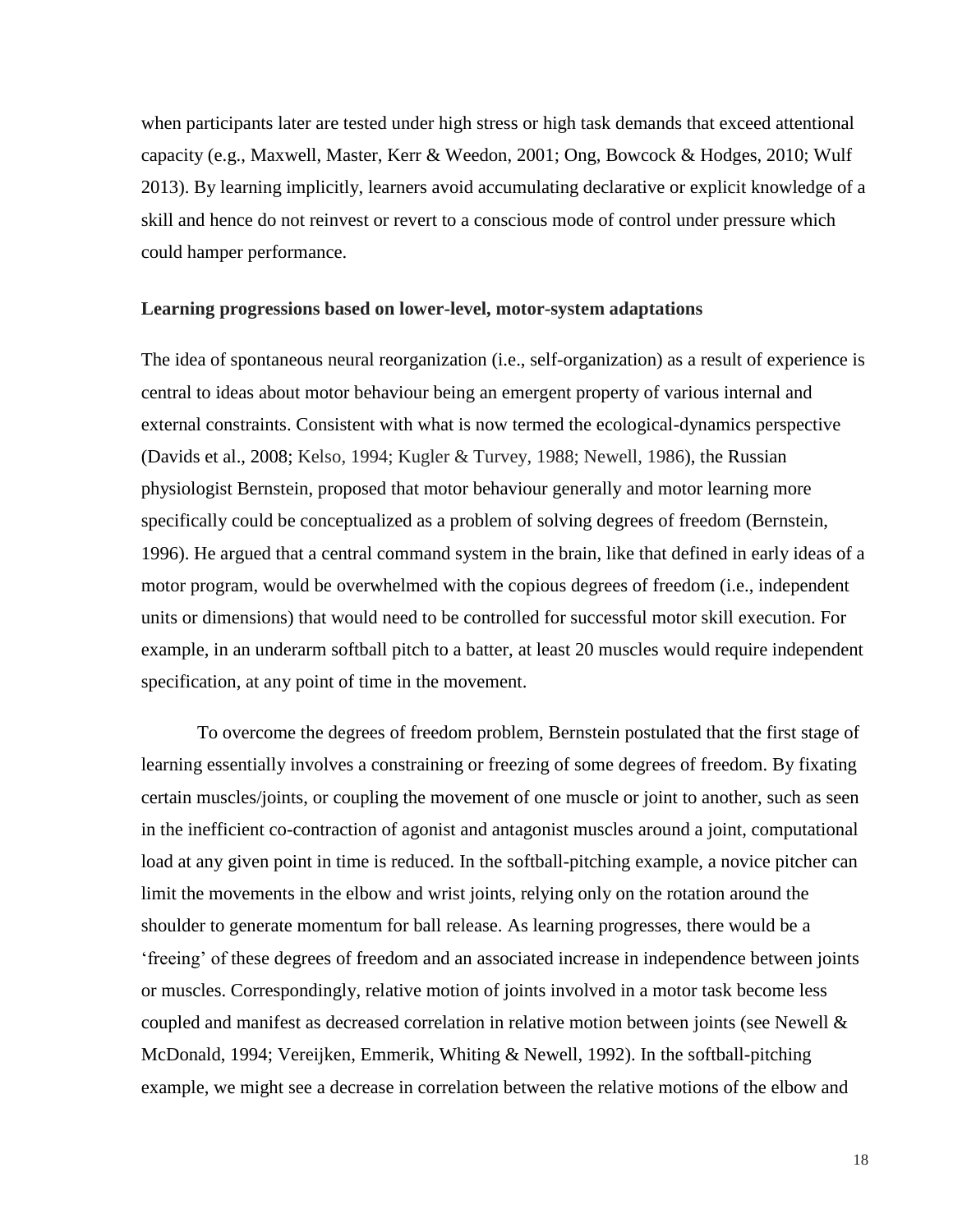wrist joints as the pitcher starts to flex the elbow and wrist joints at different moments in the pitch. In the final stage of motor learning, it is proposed that the motor system becomes more mechanically and energy efficient through exploitation of the mechanical-inertial properties of the limbs (e.g., extension of the more proximal shoulder joint would result in passive torques at the more distal elbow and wrist joints). Higher-skilled softball pitchers are more likely to exploit the dynamic interactions between joint motions, activating different muscle groups at different times during the pitching motion, so as to maximize the angular momentum transferred to the ball at release.

Depending on the nature of the task, tighter couplings between joints could also be seen at a more advanced stage of learning. The emergence of coordinative structures, that is relations between components of the motor system that serve a functional purpose, with increasing expertise, might reflect better control of task-relevant versus non-task relevant variability. Couplings that emerge later in practice will be those that matter most for task success (usually the timing and position of distal joints in throwing type actions).

# **Learning goals**

It should be apparent to practitioners that the type of task or goal of learning are important considerations for structuring practice and assessing learning. Motor skills have often been categorized along a continuum of closed to open skills (e.g., Gentile, 1972; Poulton, 1957). Closed skills are motor tasks that are performed in a predictable or stable environment, devoid of variability that would arise from the influence of external factors, while open skills are executed in unpredictable environments subject to external influence.

#### **Retention**

If the goal of practice is to learn a closed skill or produce only one variant of a motor skill accurately and consistently, we would be most interested in the performers' long-term retention of the skill. A retention test typically assesses performance of the same task that was executed in practice (Schmidt & Lee, 2011). To enhance learning and best prepare performers to execute the practised task under real-world "test" conditions, the practice context should match the test conditions as closely as possible. This guideline for structuring practice is known as the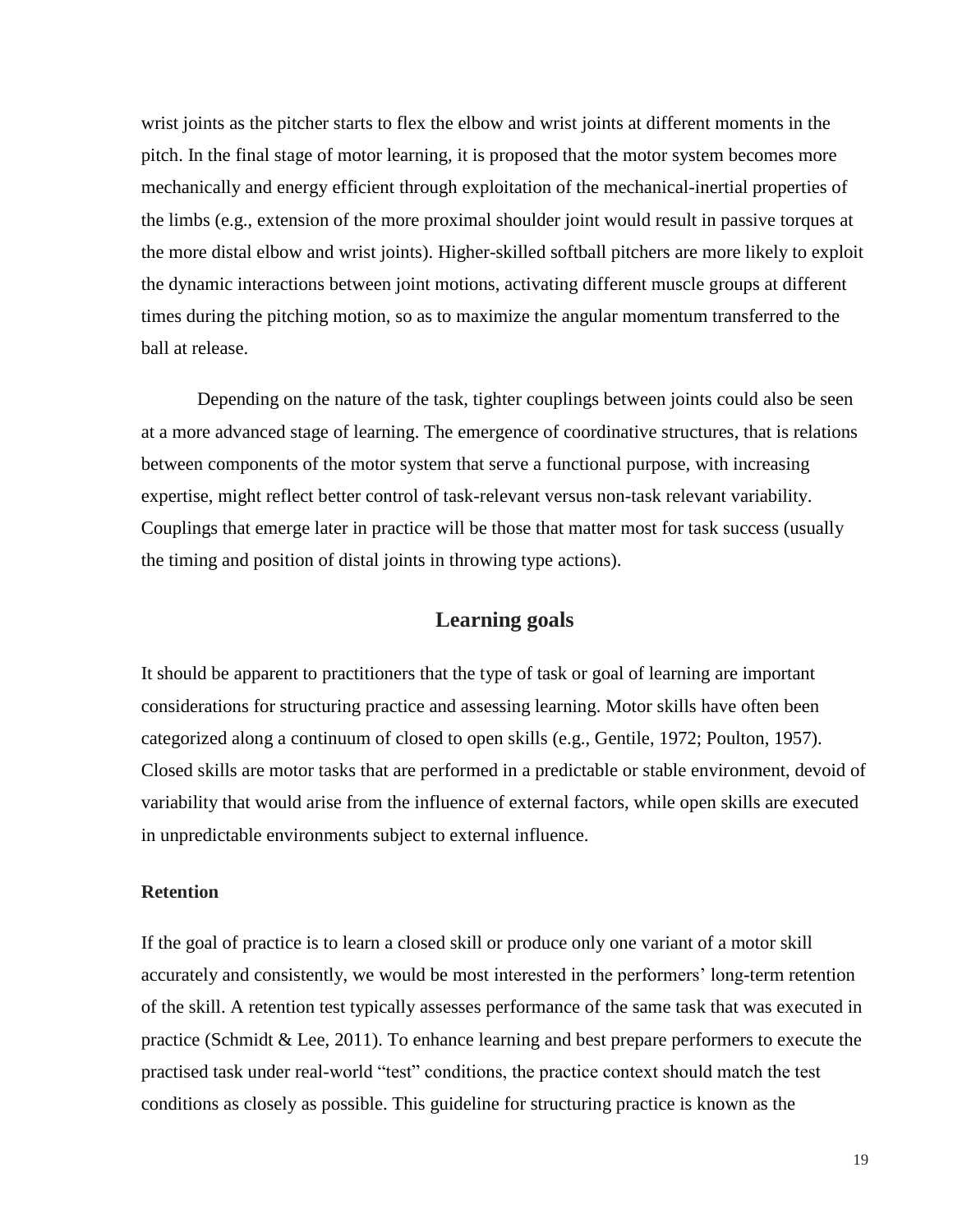"specificity of learning" or "practice specificity" principle (e.g., Barnett, Ross, Schmidt & Todd, 1973; Proteau, Marteniuk & Lévesque, 1992). As mentioned in the Section "Primary theories, frameworks and associated concepts" of this chapter, retention tests are usually administered after a period of delay, allowing time for temporary performance influences to dissipate before learning is assessed. Absolute measures of performance at retention, especially when compared with pre-practice levels or control group levels, provide an indication of the extent of (relatively) permanent behavioural changes that have transpired with practice. Relative measures, such as difference scores between the end of practice and retention or percentage change in pre-practice to retention, offer alternative ways of quantifying learning (or forgetting).

Some empirical evidence from research on memory consolidation suggests that skill retention is impacted by the achievement of performance stability (e.g., Hauptmann, Reinhart, Brandt & Karni, 2005). Within a practice session, stability is achieved when the performance curve begins to level out, termed asymptotic performance. In addition to practice amount, we also know that there are many ways of manipulating practice quality to impact retention. Conditions that make practice conditions harder and more effortful are often shown to be the conditions which result in the strongest retention effects (Lee, Swinnen & Serrien, 1994). There is some minor disagreement about whether delayed tests of learning conducted in the absence of a variable present in practice should be called "retention" or "transfer" tests. Regardless of their label, we do know that such tests (e.g., the no-KR retention test) provide valuable information about what has been retained independently from its potential guiding role in practice. As discussed earlier with respect to memory consolidation, events following motor practice can also exert positive or negative effects on retention (e.g., rewards, sleep or subsequent practice of new tasks) (e.g., Fischer et al., 2002; Larssen, Ong & Hodges, 2012; Stickgold, 2005).

#### **Transfer**

For motor tasks that are categorized as open skills, a learner's goal would be to enhance the capacity for response adaptability, which increases the odds that optimal movement solutions would be selected in varying contexts or under varying constraints. Practice protocols that promote problem solving and experience of a variety of movement solutions would allow generalizability across a range of performance contexts. In motor learning studies, the capacity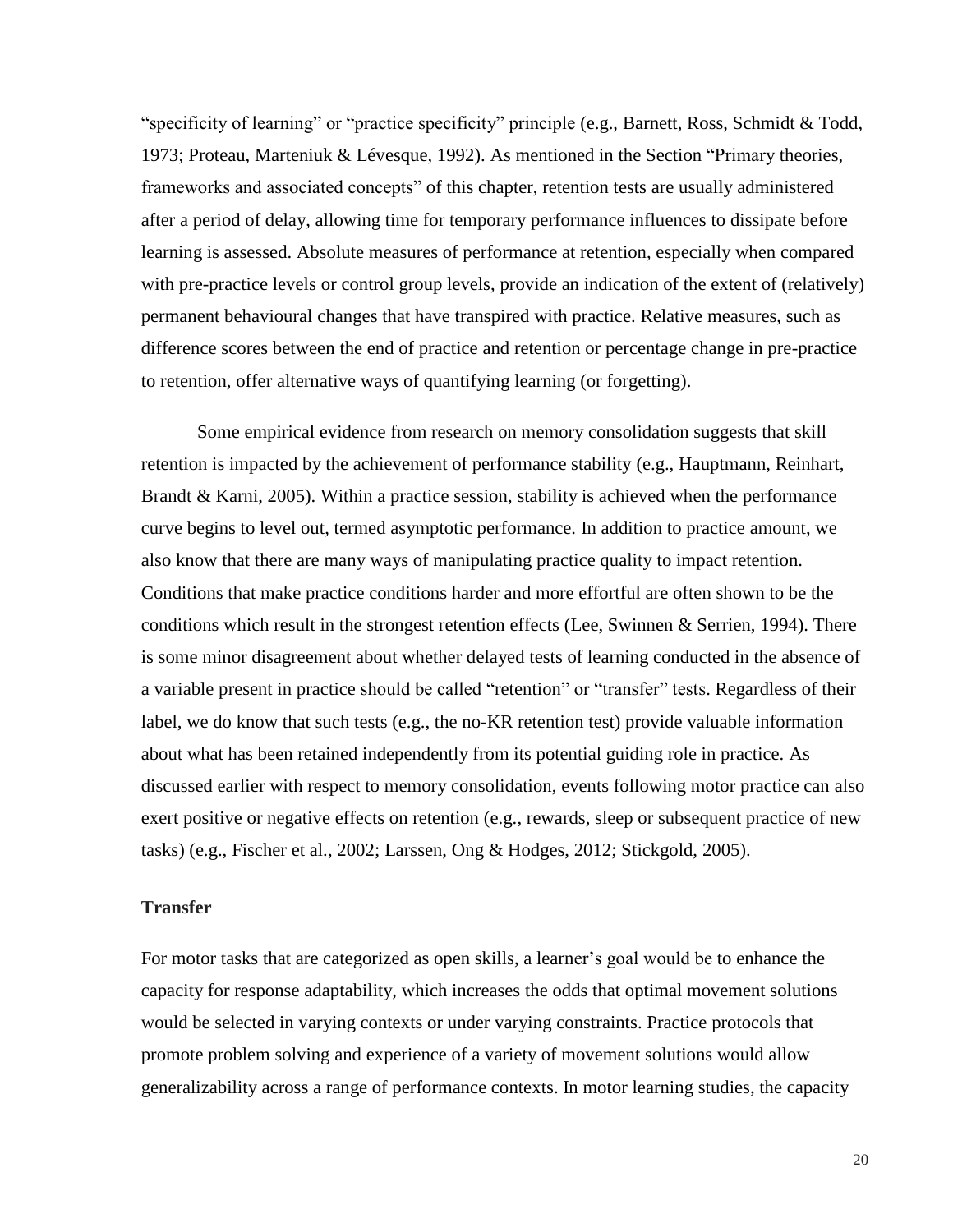for generalization is assessed through transfer tests (Schmidt & Lee, 2011). Transfer is a critical measure of learning as rarely are the conditions of practice the same as the conditions of test (such as in sports competition or in functional tasks of everyday life following rehabilitation). According to the practice specificity principle, transfer would be elicited with increased similarity between the practice and criterion tasks. These similarities may be in the perceptualmotor elements of the tasks and its performance context, or in the cognitive processes underlying performance of both tasks (also referred to as transfer-appropriate processing, encoding specificity and representative task design; Graf & Ryan, 1990; Lee, 1988; Tulving & Thomson, 1973; Pinder, Davids, Renshaw & Araújo, 2011, respectively).

For increased training fidelity, performers would practise in performance contexts that are identical or as closely matched to test conditions that they would later be tested on (often with added pressure). This type of transfer is referred to as "near" or specific transfer (Schmidt & Lee, 2014). Conversely, transfer effects observed with large disparities between the training environment and a later test phase would be considered "far" or general transfer. In reality, highfidelity training may be cost-prohibitive, risky or difficult to achieve. For instance, the cost and risks of training fighter pilots to operate a real aircraft is remarkably greater than training in a flight simulator. It is challenging in itself for practitioners to re-create conditions that would be experienced by performers under test or match contexts. Besides an interest in structuring practice for high-fidelity training, researchers and practitioners are also concerned with questions on how "far reaching" the transfer effects of their practice might be. How much dissimilarity can exist between practice and criterion skills, or how closely matched must these conditions be, for transfer effects to be significant and meaningful? Transfer designs allow a probe of what has been acquired and how abstract that learning might be (e.g., if something transfers to the nonpractised hand then we know learning was not specific to the muscles involved in the training phase). In this way, transfer tasks help to inform learning theory and can tell us what is acquired and the level of specification of learning.

Transfer can also be considered with respect to how learning episodes of different skills potentially facilitate or impede performance and learning of another skill. Proactive transfer is the term used to describe how previous practice in one activity impacts on performance of a second activity, such as that observed moving from practice playing tennis to squash (Schmidt &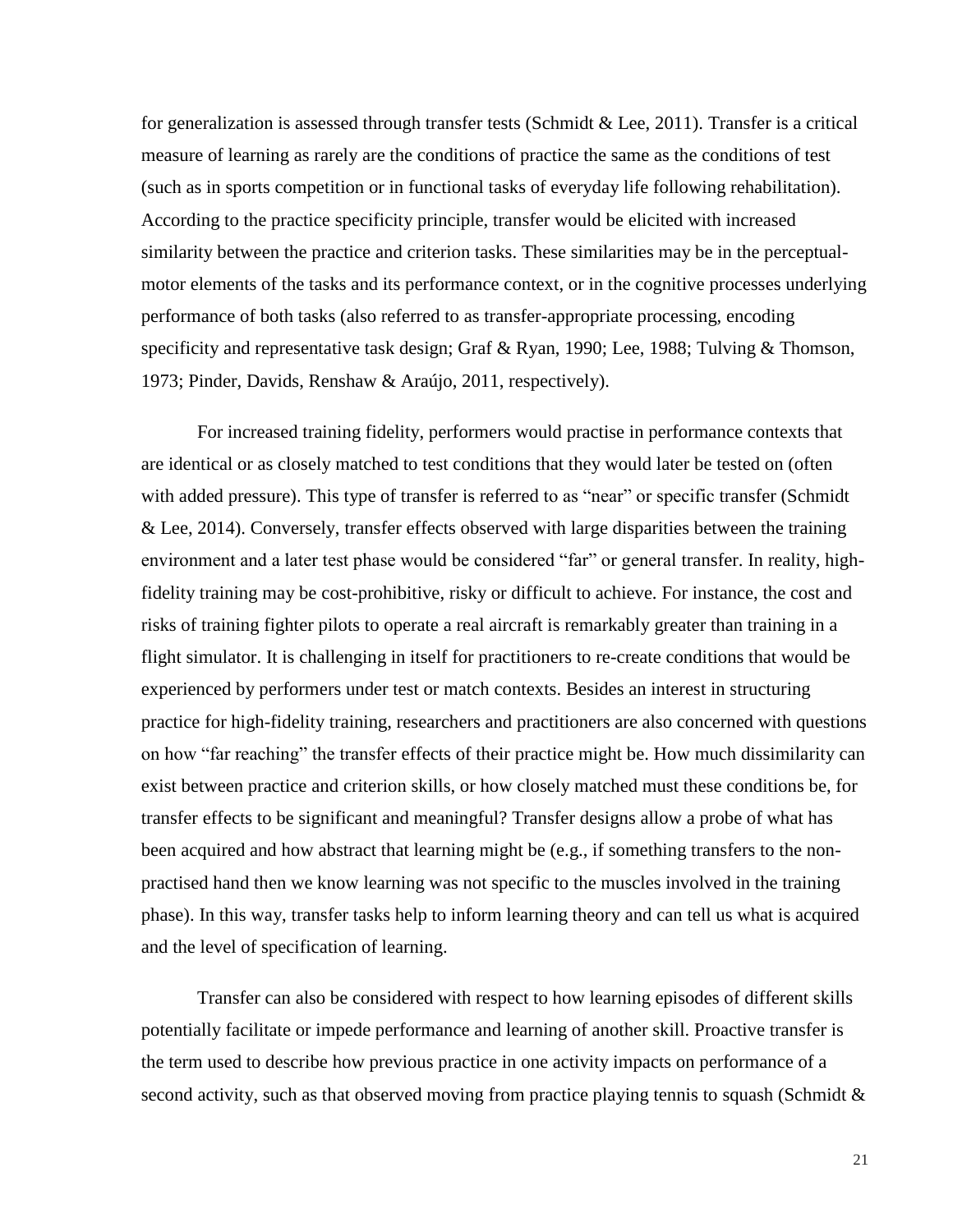Lee, 2011). Another form of transfer is retroactive transfer. This was previously mentioned in relation to memory consolidation and it describes how the immediate and subsequent practice of a closely related skill could interfere with the performance of a previously practised skill (e.g., how tennis is affected from interspersed practice of squash) (e.g., Krakauer, 2009). Researchers have shown that retroactive interference from practice of a second skill is possible up to 4-5 hours after practice of an initial skill (e.g., Brashers-Krug, Shadmehr & Bizzi, 1996; Press, Casement, Pascual-Leone & Robertson, 2005). The directional influence of transfer can be positive or negative. Positive transfer refers to a facilitative effect and negative transfer indicates interference. Transfer effects, whether positive or negative, may be expected between motor performances in net-type games, such as in tennis and badminton. Positive transfer may result from improved anticipation of an opponent's actions hence leading to more optimal response selection, as comparable tactical decision-making and strategies exist between tennis and badminton. However, there is likely to be negative transfer in stroke execution between the two activities. The badminton forehand consists of a wrist snap, while the tennis forehand typically involves a fixed wrist (except for elite players). Transfer would not be expected from unrelated skills that feature vastly disparate perceptual-motor elements or do not share similar cognitiverelated processes.

#### **Skill refinement, relearning and technique change**

Much of our discussion of motor learning has been focused on acquisition of new skills, reflecting the general course of research in the field. Yet, performers often find themselves making refinements to their motor responses, whether they are attempting to adjust their movements so that performance may be more accurate, powerful or consistent (e.g., greater use of legs and shorter pole push while double poling in cross country skiing), or adopting a new technique altogether (e.g., Fosbury flop in high jump) while aiming to achieve the same task goal. The ease with which performers are able to effect change or refine a skill appears to be associated with the level of expertise acquired on an existing motor skill.

As discussed earlier, one of the distinguishing characteristics of skilled performance is the extent to which a motor skill is autonomously controlled without demands on attentional resources. Based on this cognitive perspective of motor learning, any modification to movement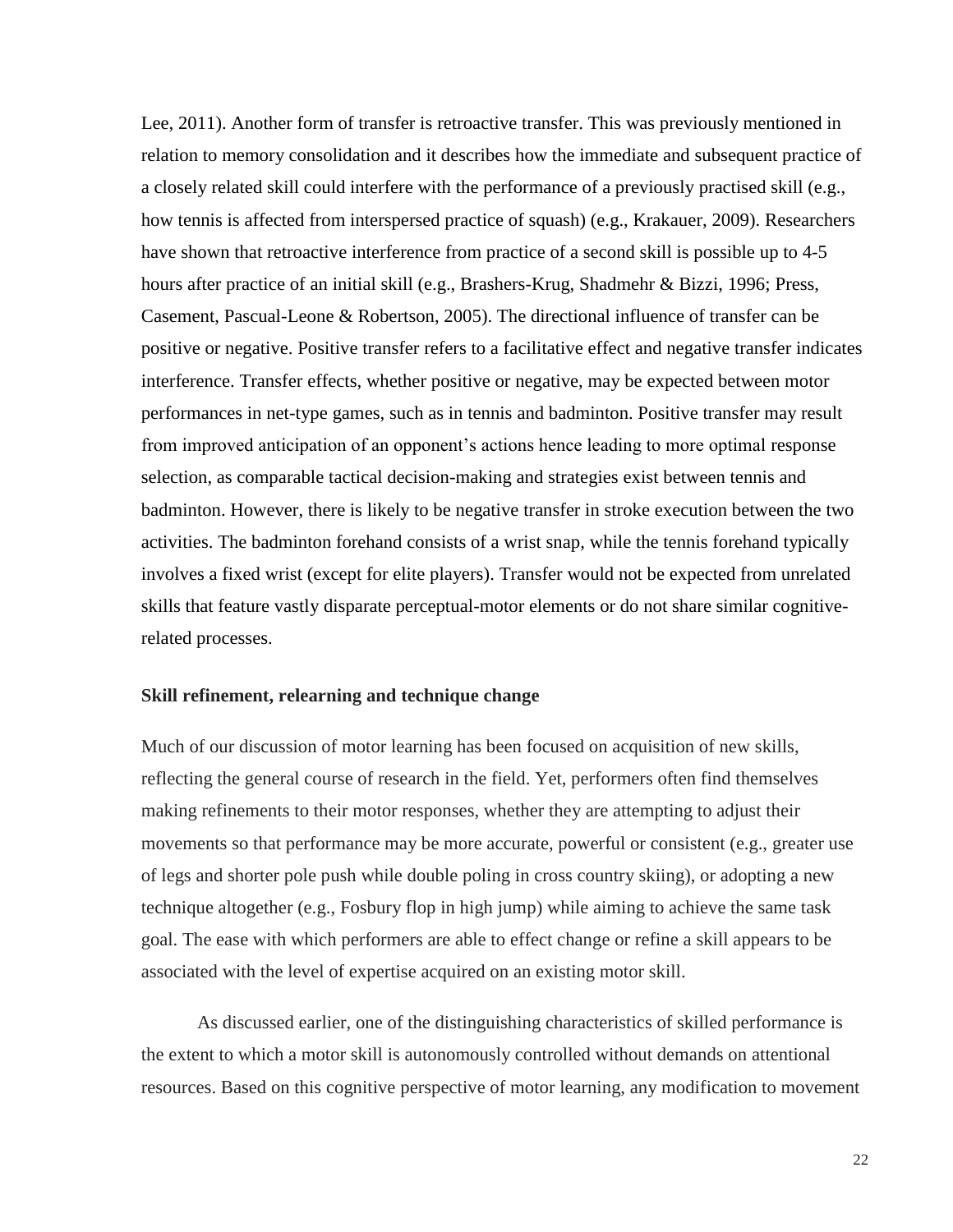coordination is arguably easier to accomplish before automaticity is attained. To modify a welllearned skill in a significant manner (also known as shifting, relearning or habit change), it is thought that a performer must first "de-automatize" its control and de-couple existing perceptualmotor associations to avoid spontaneous and undesired production of the old movement pattern in future performance scenarios (Carson & Collins, 2018). Suggested methods to aid movement de-automatization have often included some form of explicit comparing, contrasting and cueing between a "new way" and the "old way" (akin to cognitive processing described in the elaboration hypothesis of the contextual interference effect), followed by extensive practice of the new way until automaticity or stability is achieved (e.g., Lyndon, 1989). Depending on the performance context, a new technique may be acquired to either replace an old one, or as an additional skill to apply in new situations (related to the idea of "bifurcations" in ecologicaldynamics, Davids et al., 2008). How well a new skill is learned is influenced by the degree of perceptual-motor and processing similarities between the new and existing skill (see discussion on "transfer"). The greater the similarity between the new and existing skill, the greater the interference or competition between these skills.

Due to the scarcity of research on technique change, questions as to whether an existing movement pattern can actually be replaced by another, or whether closely related techniques can co-exist without competition, remain relatively unanswered. From an ecological dynamics perspective, there is evidence that the learning of a new pattern, coupled with increased stability of this pattern over time, would change the stability of and appearance of behaviours that are "close-by" in terms of coordination demands (e.g., Zanone & Kelso, 1992). This has been referred to as a change in the attractor landscape. One interesting observation in dynamics research based on motor learning of new coordination patterns, is that these attractors might only show up under certain conditions (such as high speeds, high attention demands) (Haken et al., 1985). As such, undesirable movement patterns can be "replaced" but they may not truly be annihilated.

Technique change can be brought about by direct and indirect means, that is through more prescriptive instructional means or through a change to the task constraints forcing adaptation on behalf of the learner. For example, both an abrupt and a gradual introduction of a novel split-belt treadmill pattern (independent belts for each limb that move at different speeds)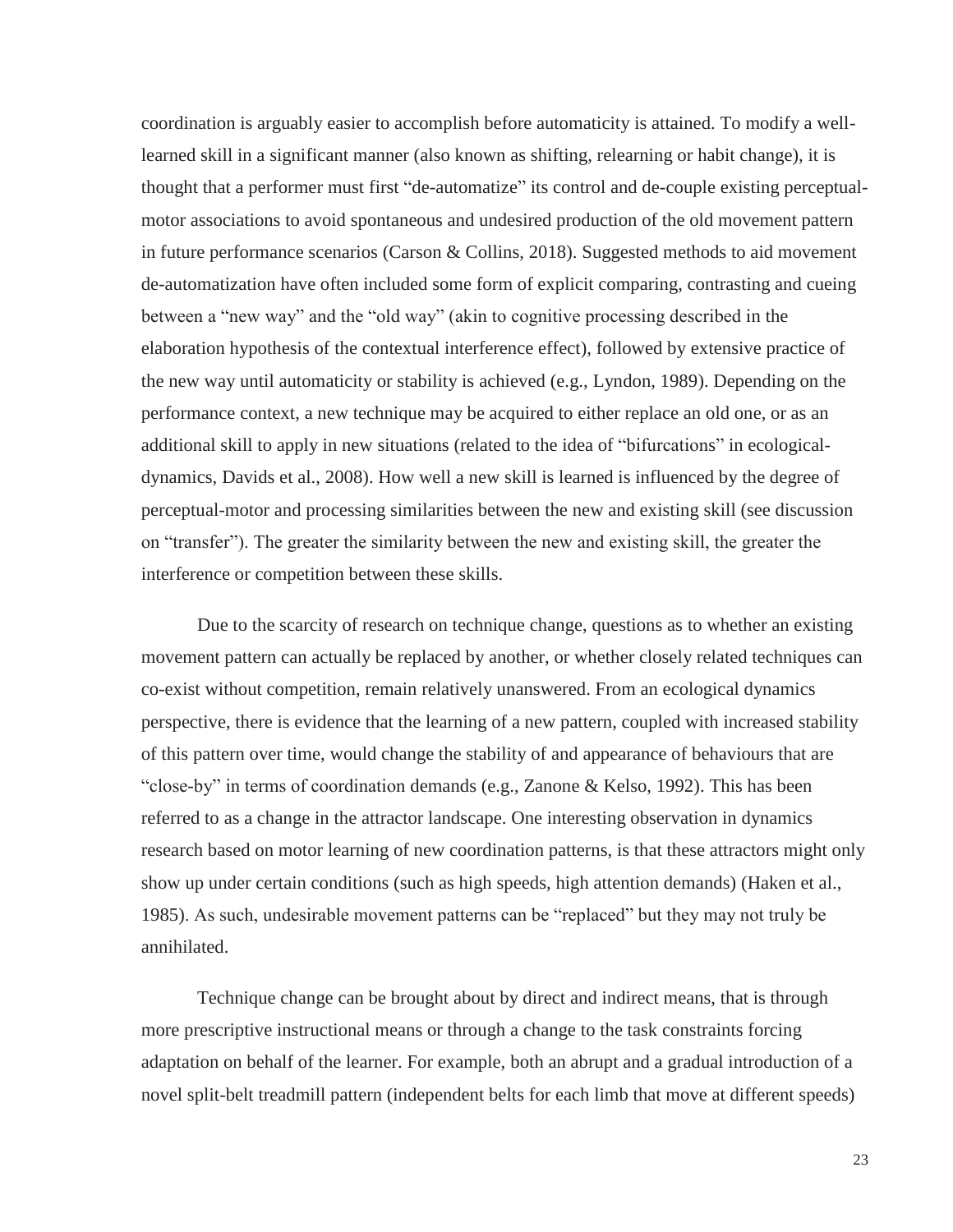led to similarly adapted walking patterns in healthy adults (Roemmich & Bastian, 2015). However, the additive effects of an abrupt introduction and extended practice on the novel task enhanced retention of the new walking pattern the most. This suggests that an explicit awareness of task regularities and characteristics distinguishing a new skill might aid the stability and coexistence of both new and old skills.

### **Summary**

In summary, we have defined motor learning and discussed the various ways it has been studied and conceptualized. In addition to thinking about learning at various levels of the motor system, including cognitive-levels, neurophysiological and biomechanical, motor learning has also been considered with respect to principles based on self-organization under constraints as well as in relation to acquisition of memory structures. In motor learning research, considerable evidence has accumulated showing that methods which promote active engagement on the part of the learner during practice, related to variable practice conditions and active problem solving are best for longer term learning. Moreover, when these conditions of practice are most closely matched to conditions where test or transfer is required, the efficacy of the practice will be heightened.

With respect to the history and future of the field, there has been a growing trend for research and associated theories which are rooted in neurophysiology, likely due to the comparative ease today is measuring brain related functioning compared to in the past and because of a growing appreciation of skill acquisition principles for rehabilitation. Schema theory (Schmidt, 1975) has all but been replaced by internal model based frameworks and terminology (e.g., Wolpert et al., 1995), mostly due to a surge in the computational engineering fields, where models of control have been formulated to help explain and potentially engineer adaptive movements in the fields of robotics. In sport, the constraints-based, ecological dynamics framework has had a significant impact in practical coaching settings, although empirical, evidence-based interventions for practice methods and instructions are still mostly based in cognitive frameworks. With improvements in technology and potential for enhanced measurement of actions through wearables, phone apps etc., there is a strong likelihood that principles concerning what to do with information, how to design simulations and how best to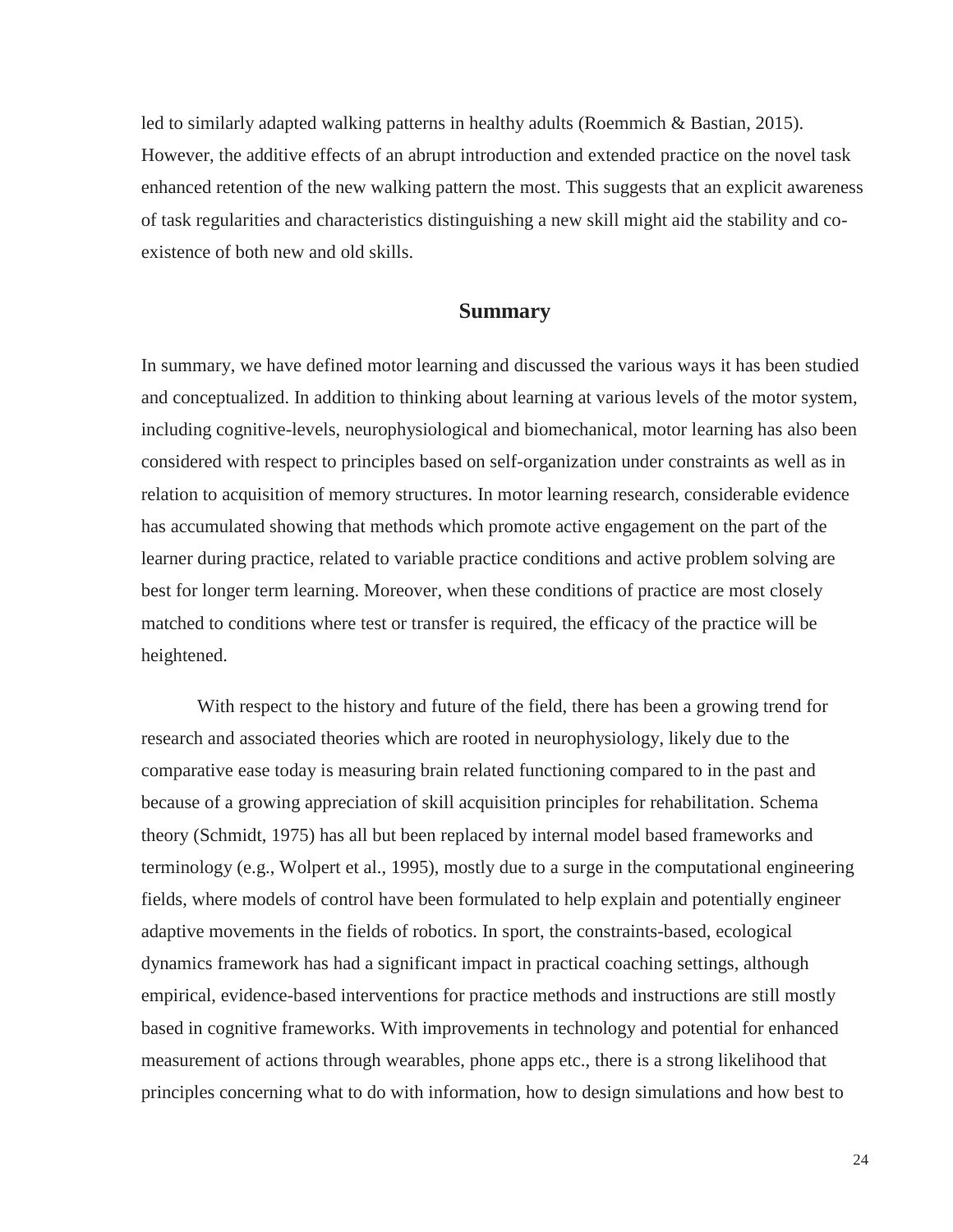promote efficient and effective learning and relearning will continue to be developed and researched. The future of motor learning from an interdisciplinary perspective looks to be rich and vibrant.

## **References**

- Adams, J. A. (1971). A closed-loop theory of motor learning. *Journal of Motor Behavior*, *3*(2), 111-150.
- Anderson, J. R. (1982). Acquisition of cognitive skill. *Psychological Review*, *89*(4), 369-406.
- Barnett, M. L., Ross, D., Schmidt, R. A., & Todd, B. (1973). Motor skills learning and the specificity of training principle. *Research Quarterly, 44*, 440-447.
- Beilock, S. L., & Carr, T. H. (2001). On the fragility of skilled performance: What governs choking under pressure?. *Journal of experimental psychology: General*, *130*(4), 701-725.
- Bernstein, N. A. (1996). On motor control. In M. L. Latash & M. T. Turvey (Eds.), *Dexterity and its Development* (pp. 25-44). Mahwah, NJ: Erlbaum.
- Brashers-Krug, T., Shadmehr, R., & Bizzi, E. (1996). Consolidation in human motor memory. *Nature*, *382*(6588), 252-255.
- Buonomano, D. V., & Merzenich, M. M. (1998). Cortical plasticity: From synapses to maps. *Annual Review of Neuroscience*, *21*(1), 149-186.
- Carson, H. J., & Collins, D. (2018). Refining motor skills in golf: A biopsychosocial perspective. In M. Toms (Ed.), *Routledge International Handbook of Golf Science* (pp. 196-206). New York, NY: Routledge.
- Carter, M. J., Smith, V., & Ste-Marie, D. M. (2016). Judgments of learning are significantly higher following feedback on relatively good versus relatively poor trials despite no actual learning differences. *Human Movement Science*, *45*, 63-70.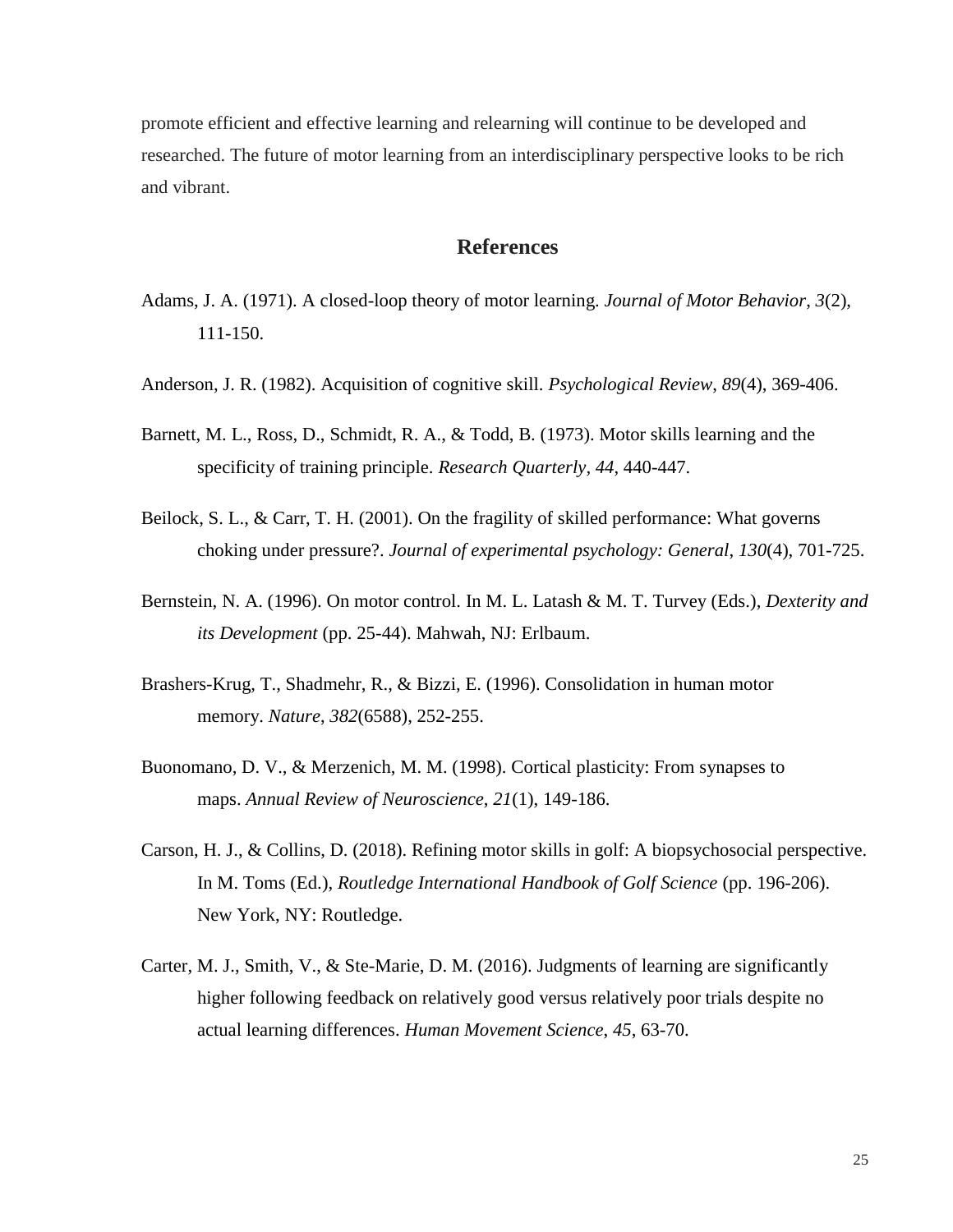- Classen, J., Liepert, J., Wise, S. P., Hallett, M., & Cohen, L. G. (1998). Rapid plasticity of human cortical movement representation induced by practice. *Journal of Neurophysiology*, *79*(2), 1117-1123.
- Crocker, P. R. E. (2007). *Sport and exercise psychology: A Canadian perspective*. Toronto, ON: Pearson Canada.
- Crossman, E. R. F. W. (1959). A theory of the acquisition of speed skill. *Ergonomics*, *2*(2), 153- 166.
- Davids, K. W., Button, C., & Bennett, S. J. (2008). *Dynamics of skill acquisition: A constraintsled approach*. Champaign, IL: Human Kinetics.
- Deci, E. L., & Ryan, R. M. (2000). The" what" and" why" of goal pursuits: Human needs and the self-determination of behavior. *Psychological Inquiry*, *11*(4), 227-268.
- Diedrichsen, J., Hashambhoy, Y., Rane, T., & Shadmehr, R. (2005). Neural correlates of reach errors. *Journal of Neuroscience*, *25*(43), 9919-9931.
- Edelman, G.M., & Gally, J. (2001). Degeneracy and complexity in biological systems. *Proceedings of the National Academy of Sciences, 98*, 13763–13768.
- Fischer, S., Hallschmid, M., Elsner, A. L., & Born, J. (2002). Sleep forms memory for finger skills. *Proceedings of the National Academy of Sciences*, *99*(18), 11987-11991.
- Fitts, P. M., & Posner, M. I. (1967). *Human performance.* Belmont, CA: Brooks/Cole.
- Gentile, A. M. (1972). A working model of skill acquisition with application to teaching. *Quest*, *17*(1), 3-23.
- Graf, P., &Ryan, L. (1990). Transfer-appropriate processing for implicit and explicit memory. *Journal of Experimental Psychology: Learning, Memory, & Cognition,16*, 978–992.
- Gray, R. (2004). Attending to the execution of a complex sensorimotor skill: expertise differences, choking, and slumps. *Journal of Experimental Psychology: Applied*, *10*(1), 42-54.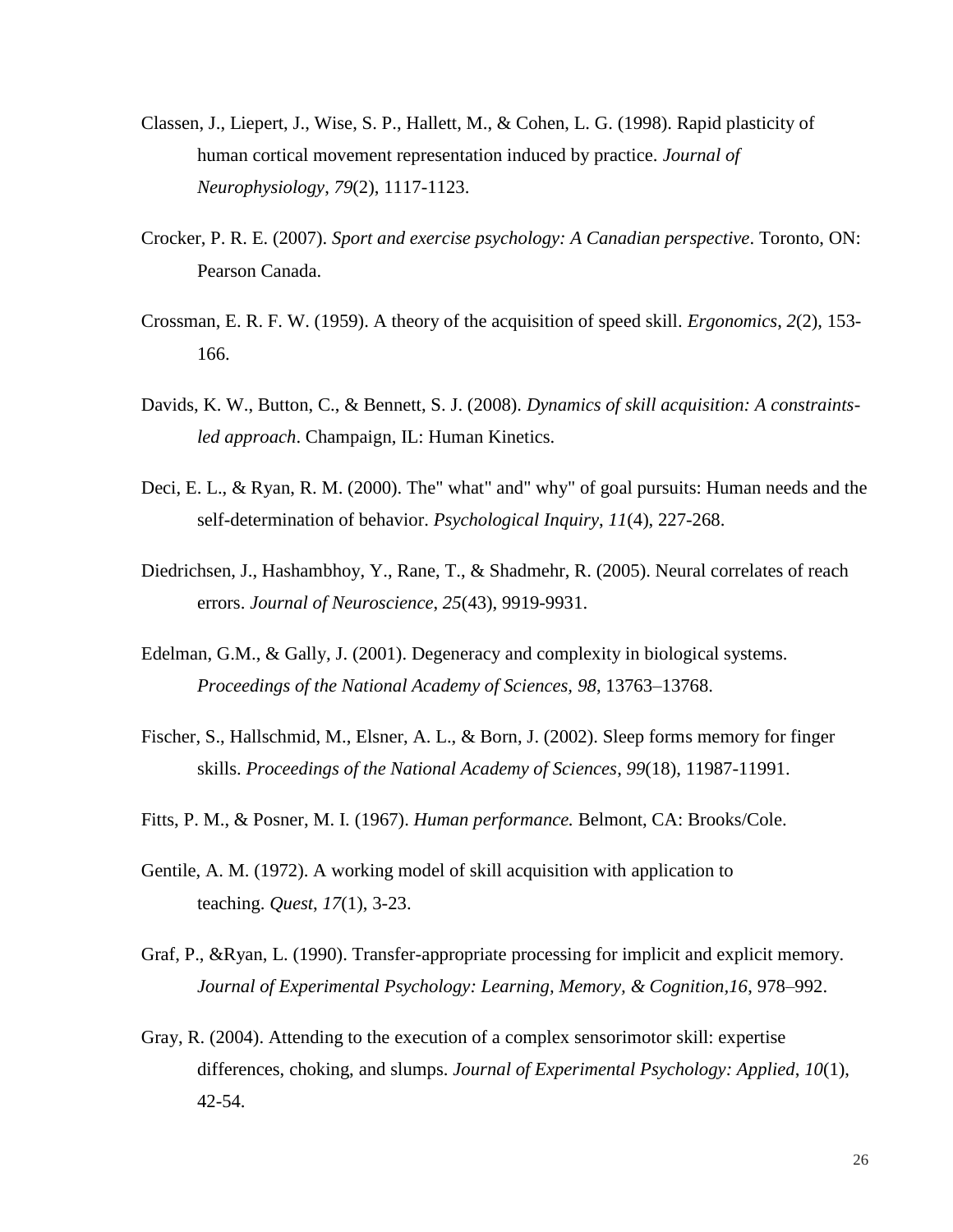- Guadagnoli, M. A., Holcomb,W. R., & Weber, T. (1999). The relationship between contextual interference effects and performer expertise on the learning of a putting task. *Journal of Human Movement Studies, 37*, 19–36.
- Guadagnoli, M. A., & Kohl, R. M. (2001). Knowledge of results for motor learning: relationship between error estimation and knowledge of results frequency. *Journal of Motor Behavior*, *33*(2), 217-224.
- Guadagnoli, M. A., & Lee, T. D. (2004). Challenge point: a framework for conceptualizing the effects of various practice conditions in motor learning. *Journal of Motor Behavior*, *36*, 212-224.
- Haken, H., Kelso, J. S., & Bunz, H. (1985). A theoretical model of phase transitions in human hand movements. *Biological Cybernetics*, *51*(5), 347-356.
- Hauptmann, B., Reinhart, E., Brandt, S. A., & Karni, A. (2005). The predictive value of the leveling off of within session performance for procedural memory consolidation. *Cognitive Brain Research*, *24*(2), 181-189.
- Holroyd, C. B., & Coles, M. G. (2002). The neural basis of human error processing: reinforcement learning, dopamine, and the error-related negativity. *Psychological Review*, *109*(4), 679-709.
- Hosp, J. A., Pekanovic, A., Rioult-Pedotti, M. S., & Luft, A. R. (2011). Dopaminergic projections from midbrain to primary motor cortex mediate motor skill learning. *The Journal of Neuroscience*, *31*(7), 2481-2487.
- Huang, V. S., Haith, A., Mazzoni, P., & Krakauer, J. W. (2011). Rethinking motor learning and savings in adaptation paradigms: model-free memory for successful actions combines with internal models. *Neuron*, *70*(4), 787-801.
- Huang, V. S., & Shadmehr, R. (2007). Evolution of motor memory during the seconds after observation of motor error. *Journal of Neurophysiology*, *97*, 3976-3985.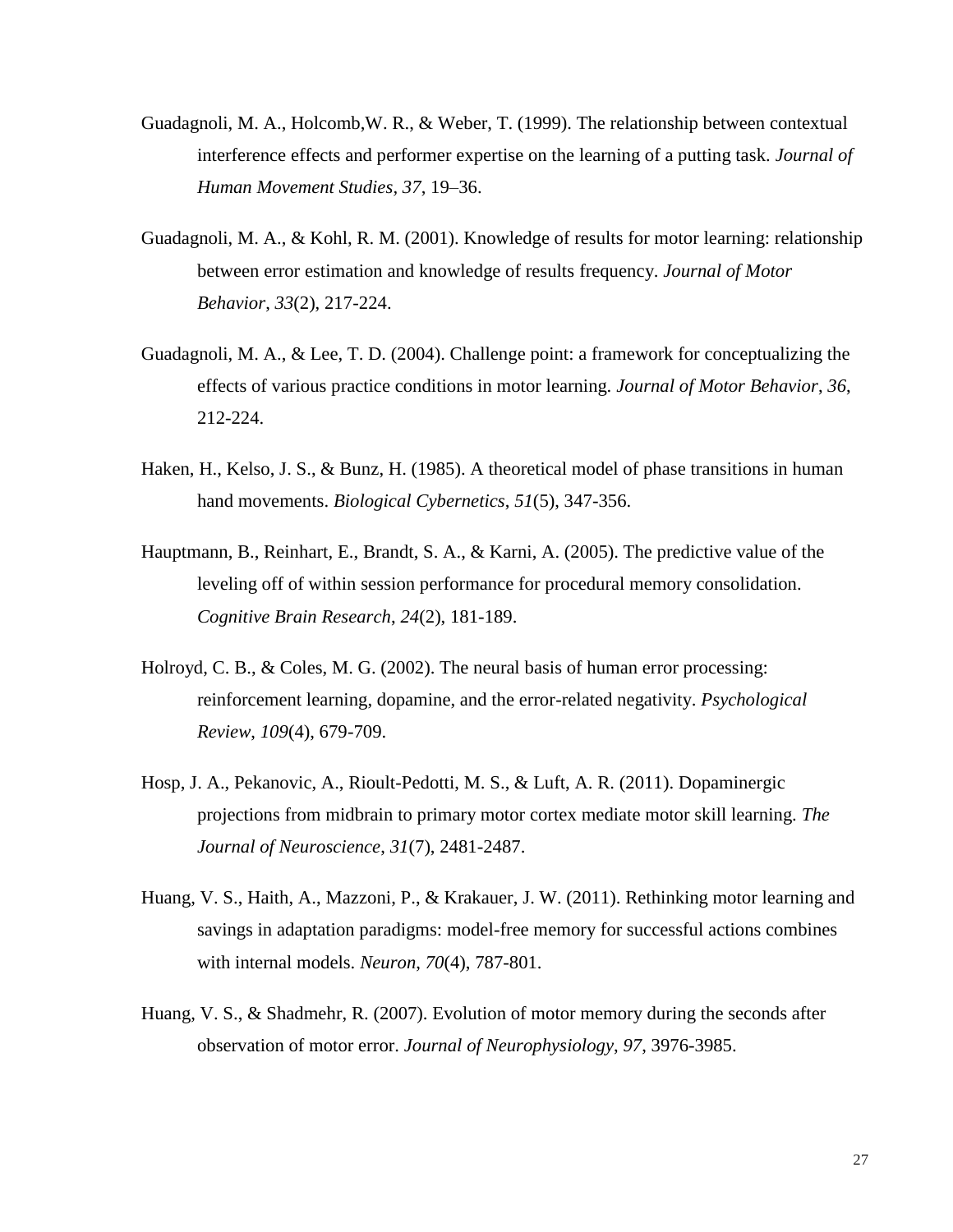- Ito, M., Yamaguchi, K., Nagao, S., & Yamazaki, T. (2014). Long-term depression as a model of cerebellar plasticity. *Progress in Brain Research, 210*, 1-30.
- Karni, A., Meyer, G., Rey-Hipolito, C., Jezzard, P., Adams, M. M., Turner, R., & Ungerleider, L. G. (1998). The acquisition of skilled motor performance: fast and slow experiencedriven changes in primary motor cortex. *Proceedings of the National Academy of Sciences*, *95*(3), 861-868.
- Keele, S. W. (1968). Movement control in skilled motor performance. *Psychological Bulletin, 70*, 387-403.
- Kelso, J. A. S. (1994). The informational character of self-organized coordination dynamics. *Human Movement Science*, *13*(3-4), 393-413.
- Krakauer, J. W. (2009). Motor learning and consolidation: the case of visuomotor rotation. In D. Sternad (Ed.), *Progress in Motor Control* (pp. 405-421). Springer US.
- Kugler, P. N., & Turvey, M. T. (1988). Self-organization, flow fields, and information. *Human Movement Science*, *7*(2-4), 97-129.
- Larssen, B. C., Ong, N. T., & Hodges, N. J. (2012). Watch and learn: seeing is better than doing when acquiring consecutive motor tasks. *PloS One*, *7*(6), e38938.
- Latash, M.L. & Turvey, M.T. (1996). Dexterity and its development (with On Dexterity and Development by N.A. Bernstein, 1896-1966). Mahwah, NJ : L. Erlbaum Assoc.
- Lee, T. D. (1988). Transfer-appropriate processing: A framework for conceptualizing practice effects in motor learning. *Advances in Psychology, 50*, 201-215.
- Lee, T. D., & Magill, R. A. (1983). The locus of contextual interference in motor-skill acquisition. *Journal of Experimental Psychology: Learning, Memory, and Cognition*, *9*(4), 730-746.
- Lee, T. D., Swinnen, S. P., & Serrien, D. J. (1994). Cognitive effort and motor learning. *Quest*, *46*(3), 328-344.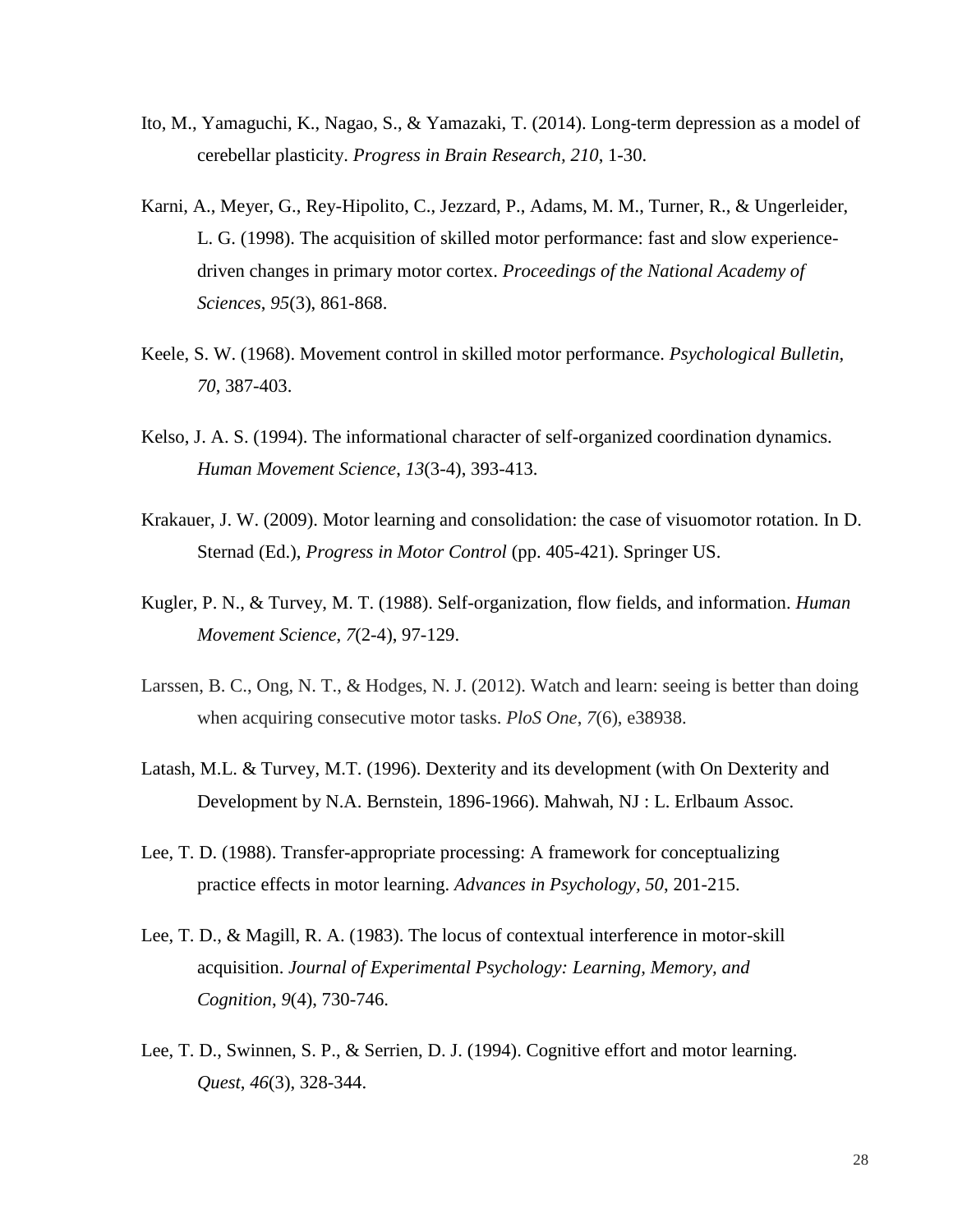- Lyndon, H. (1989). Research into practice. *Australasian Journal of Special Education, 13,* 32– 37.
- Masters, R. S., & Maxwell, J. P. (2004). Implicit motor learning, reinvestment and movement disruption: what you don't know won't hurt you. In A. M. Williams & N. J. Hodges (Eds.), *Skill Acquisition in Sport: Research, Theory and Practice* (pp. 207-228). New York, NY: Routledge.
- Masters, R. S. W., Polman, R. C. J., & Hammond, N. V. (1993). 'Reinvestment': A dimension of personality implicated in skill breakdown under pressure. *Personality and Individual Differences*, *14*(5), 655-666.
- Maxwell, J. P., Masters, R. S. W., Kerr, E., & Weedon, E. (2001). The implicit benefit of learning without errors. *The Quarterly Journal of Experimental Psychology Section A*, *54*(4), 1049-1068.

McGaugh, J. L. (2000). Memory--a century of consolidation. *Science*, *287*(5451), 248-251.

- Muellbacher, W., Ziemann, U., Wissel, J., Dang, N., Kofler, M., Facchini, S., ...Hallett, M. (2002). Early consolidation in human primary motor cortex. *Nature*, *415*(6872), 640-644.
- Newell, K. M. (1986). Constraints on the development of coordination. In M. G. Wade & H. T. A. Whiting (Eds.), *Motor development in children. Aspects of coordination and control*  (pp. 341-360). Dordrecht, Netherlands: Martinus Nijhoff.
- Newell, K. M., & McDonald, P. V. (1994). Learning to coordinate redundant biomechanical degrees of freedom. In S. P. Swinnen, H. Heuer. J. Massion & P. Casaer (Eds.), *Interlimb Coordination: Neural, Dynamical, and Cognitive Constraints* (pp. 515-536). Academic Press.
- Newell, A., & Rosenbloom, P. S. (1981). Mechanisms of skill acquisition and the law of practice. In J. R. Anderson (Ed.), *Cognitive Skills and their Acquisition*, NJ: Erlbaum.
- Nissen, M. J., Willingham, D., & Hartman, M. (1989). Explicit and implicit remembering: When is learning preserved in amnesia?. *Neuropsychologia*, *27*(3), 341-352.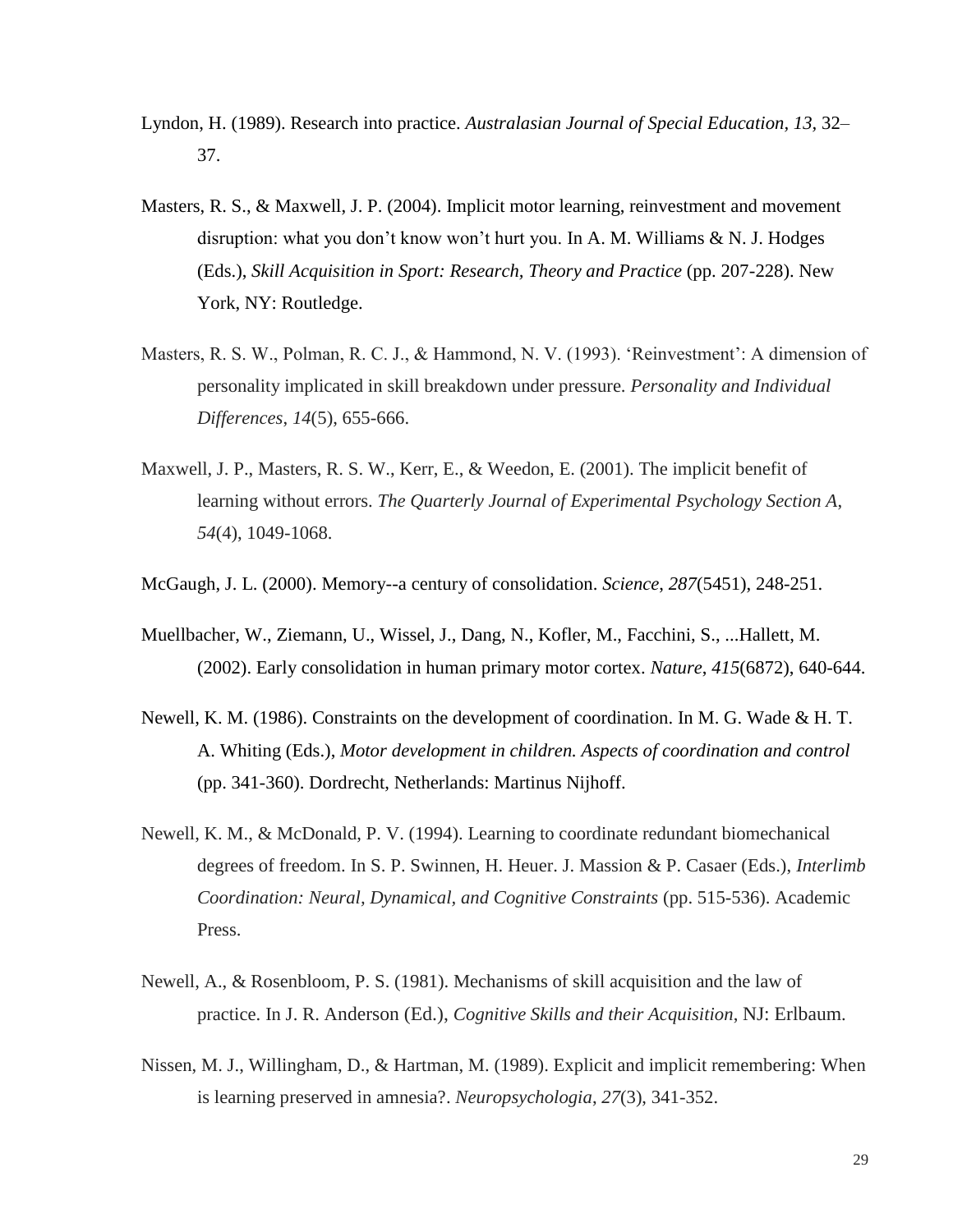- Ong, N. T., Bowcock, A., & Hodges, N. J. (2010). Manipulations to the timing and type of instructions to examine motor skill performance under pressure. *Frontiers in Psychology, 1*: 196.
- Ong, N. T., Lohse, K. R., & Hodges, N. J. (2015). Manipulating target size influences perceptions of success when learning a dart-throwing skill but does not impact retention. *Frontiers in Psychology*, *6*: 1378.
- Pinder, R. A., Davids, K., Renshaw, I., & Araújo, D. (2011). Representative learning design and functionality of research and practice in sport. *Journal of Sport and Exercise Psychology*, *33*, 146-155.
- Poulton, E. C. (1957). On prediction in skilled movements. *Psychological Bulletin*, *54*(6), 467- 478.
- Press, D. Z., Casement, M. D., Pascual-Leone, A., & Robertson, E. M. (2005). The time course of off-line motor sequence learning. *Cognitive Brain Research*, *25*, 375-378.
- Proteau, L., Marteniuk, R. G., & Lévesque, L. (1992). A sensorimotor basis for motor learning: Evidence indicating specificity of practice. *The Quarterly Journal of Experimental Psychology, 44*, 557-575.
- Roemmich, R. T., & Bastian, A. J. (2015). Two ways to save a newly learned motor pattern. *Journal of Neurophysiology*, *113*, 3519-3530.
- Schmidt, R. A. (1975). A schema theory of discrete motor skill learning. *Psychological Review*, *82*(4), 225-260.
- Schmidt, R. A., & Lee, T. D. (2011). *Motor control and learning: A behavioral emphasis* (5<sup>th</sup> ed.). Champaign, IL: Human Kinetics.
- Schmidt, R. A., & Lee, T. D. (2014). *Motor Learning & Performance: From Principles to Application* (5<sup>th</sup> ed). Champaign, IL: Human Kinetics.
- Schneider, W., & Shiffrin, R. M. (1977). Controlled and automatic human information processing: I. Detection, search, and attention. *Psychological review*, *84*(1), 1-66.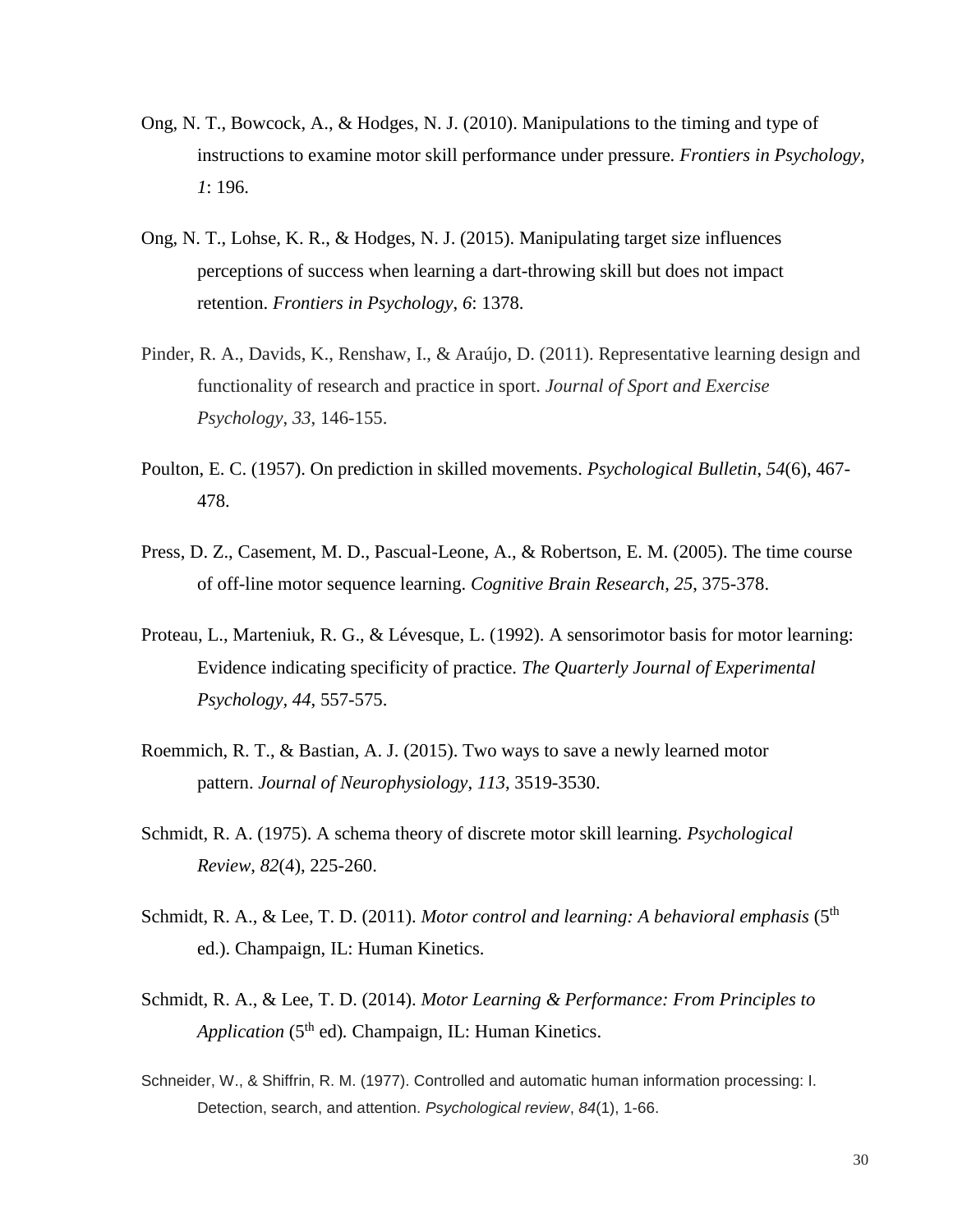- Seidler, R. D. (2010). Neural correlates of motor learning, transfer of learning, and learning to learn. *Exercise and Sport Sciences Reviews*, *38*(1), 3-9.
- Seidler, R. D., Kwak, Y., Fling, B. W., & Bernard, J. A. (2013). Neurocognitive mechanisms of error-based motor learning. Advances in Experimental Medicine and Biology, 782, 39- 60.
- Shadmehr, R., & Holcomb, H. H. (1997). Neural correlates of motor memory consolidation. *Science*, *277*(5327), 821-825.
- Shea, C. H., & Kohl, R. M. (1991). Composition of practice: Influence on the retention of motor skills. *Research Quarterly for Exercise and Sport, 62*, 187-195.
- Shea, J. B., & Morgan, R. L. (1979). Contextual interference effects on the acquisition, retention, and transfer of a motor skill. *Journal of Experimental Psychology: Human Learning and Memory*, *5*(2), 179-187.
- Shea, J. B., & Zimny, S. T. (1983). Context effects in memory and learning movement information. In R. A. Magill (Ed.), *Memory and Control of Action* (pp. 345-366). Amsterdam: Elsevier.
- Stickgold, R. (2005). Sleep-dependent memory consolidation. *Nature*, *437*(7063), 1272-1278.
- Sullivan, K. J., Kantak, S. S., & Burtner, P. A. (2008). Motor learning in children: feedback effects on skill acquisition. *Physical therapy*, *88*(6), 720-732.
- Taylor, J. A., & Ivry, R. B. (2014). Cerebellar and prefrontal cortex contributions to adaptation, strategies, and reinforcement learning. *Progress in Brain Research*, *210*, 217-253.
- Tulving, E., & Thomson, D. M. (1973). Encoding specificity and retrieval processes in episodic memory. *Psychological Review, 80*, 359-380
- Van Rossum, J. H. A. (1990). Schmidt's schema theory: The empirical base of the variability of practice hypothesis. *Human Movement Science, 9*, 387–435.